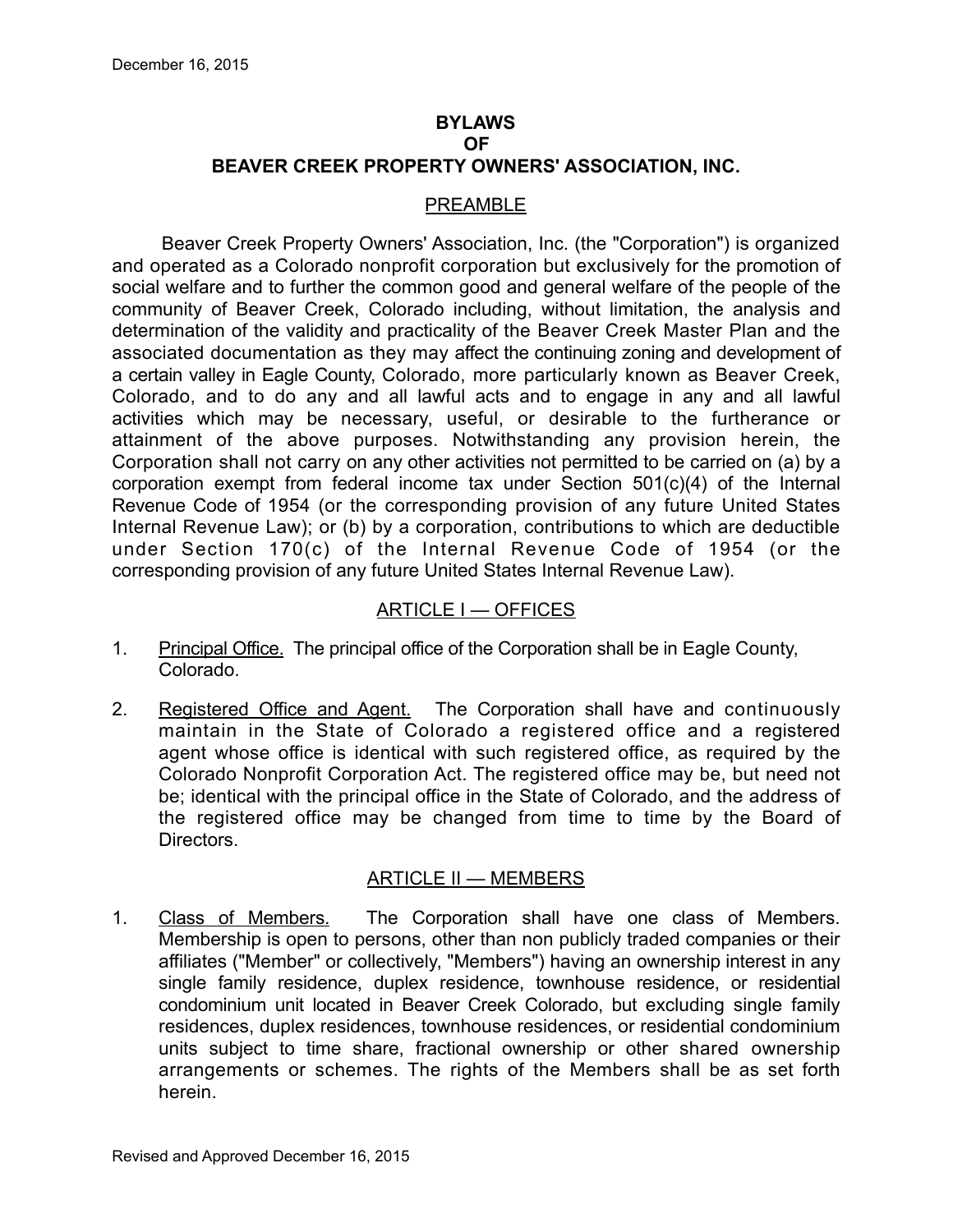- 2. Voting Rights. Each Member shall be entitled to one vote on each matter submitted to a vote of the Members by the Board of Directors.
- 3. Termination, Expulsion or Suspension.

(a) No Member may be expelled or suspended and no membership may be terminated or suspended except as follows. The Member shall be given not less than fifteen days prior written notice of the expulsion, suspension or termination and the reasons therefore. The Member shall have an opportunity to be heard, orally or in writing, not less than five days before the effective date of the expulsion, suspension or termination by the Board of Directors. Written notice must be given personally or by first-class or certified mail sent to the last address of the Member shown on the corporation's records. Any proceeding challenging an expulsion, suspension or termination (including a proceeding in which defective notice is alleged) must be commenced within one year after the effective date of the expulsion, suspension or termination.

(b) Upon compliance with the provisions of Article Il, Section 3(a) above, (1) two-thirds of the members of the Board of Directors, may suspend or expel a Member for cause and (2) a majority of the members of the Board of Directors may terminate the membership of any Member who becomes ineligible for membership.

(c) The membership of a Member who fails to pay dues for the period fixed in Article X of these Bylaws shall automatically be terminated and for said membership to be terminated it shall not be necessary to comply with the provisions of Article II, Section 3(a).

- 4. Resignation. Any Member may resign by filing a written resignation with the Secretary, but such resignation shall not relieve the Member so resigning of the obligation to pay any dues, assessments or other charges theretofore accrued and unpaid.
- 5. Reinstatement. Upon written request signed by a former Member and filed with the Secretary, the Board of Directors may, by the affirmative vote of two-thirds of the members of the Board, reinstate such former Member to membership upon such terms as the Board of Directors may deem appropriate.
- 6. Transfer of Membership. Membership in this corporation is not transferable or assignable.
- 7. Annual Meeting. An annual meeting of the Members shall be held at such time on such day in December and at such location as shall be established by the Board of Directors or the Executive Committee for the purpose of transacting such business as may come before the meeting. If the day fixed for the annual meeting shall be a legal holiday in the State of Colorado, such meeting shall be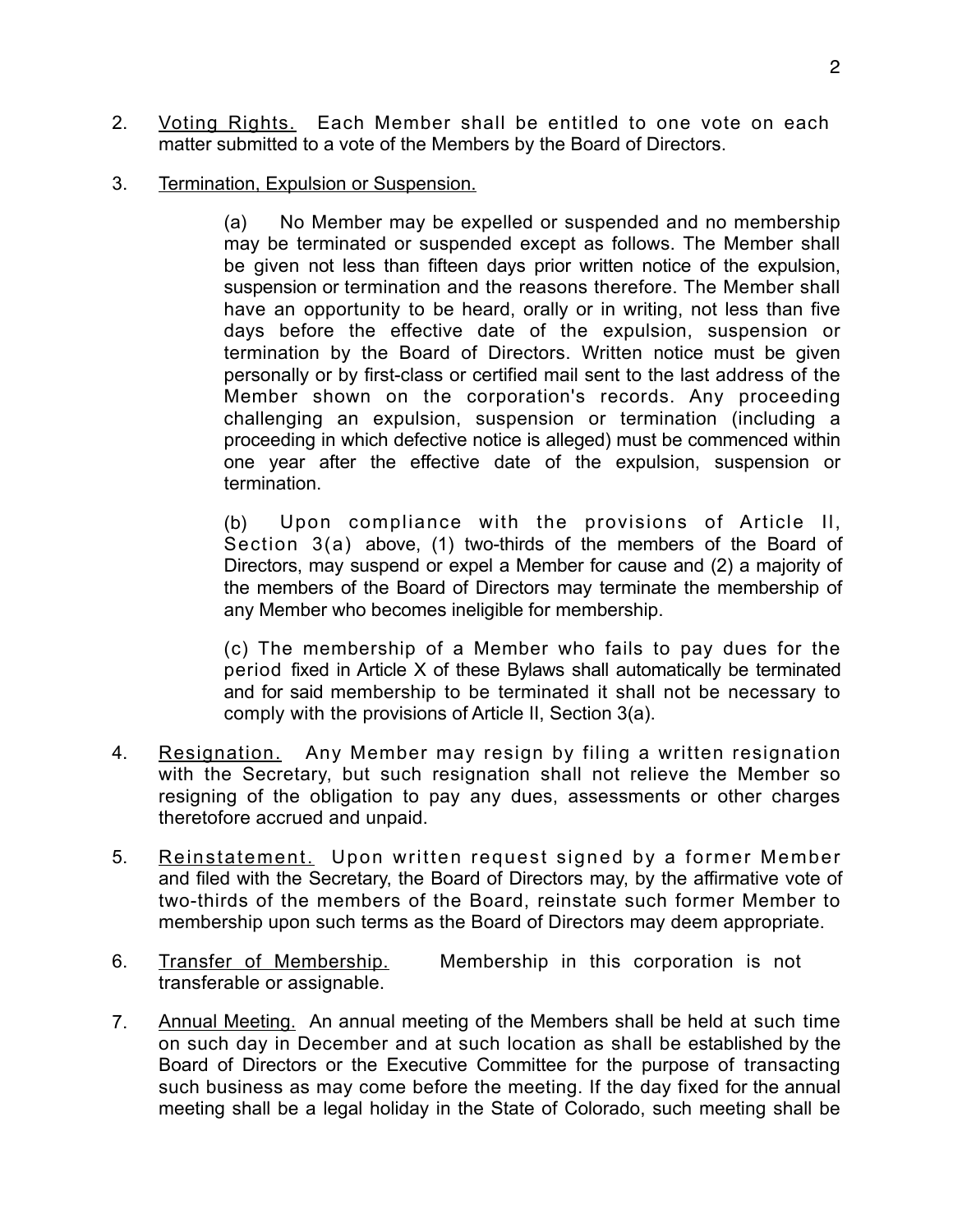held on the next succeeding business day.

- 8. Special Meetings. Special meetings of the Members may be called by the President or the Board of Directors.
- 9. Place of Meeting. The Board of Directors may designate any place within Beaver Creek, Colorado, as the place of meeting for any annual meeting or for any special meeting called by the Board of Directors. If no designation is made or if a special meeting be otherwise called, the place of meeting shall be the registered office of the Corporation.
- 10. Notice of Meetings. Written notice stating the place, day and hour of any meeting of Members shall be delivered, either by mail or e-mail, to each Member entitled to vote at such meeting, not less than ten nor more than fifty days before the date of such meeting, by or at the direction of the President, or the Secretary, or the officers or persons calling the meeting. In case of a special meeting or when required by statute or by these by-laws, the purpose or purposes for which the meeting is called shall be stated in the notice. If mailed, the notice of a meeting shall be deemed to be delivered when deposited in the United States mail and addressed to the Member at his/hers address as it appears on the records of the corporation, with postage thereon prepaid.
- 11. Quorum. The Members holding a majority of the votes which may be cast at any meeting shall constitute a quorum at such meeting. If a quorum is not present at any meeting of Members, a majority of the Members present may adjourn the meeting from time to time without further notice.
- 12. Proxies. At any meeting of Members, a Member entitled to vote may vote by proxy executed in writing by the Member or by his/hers duly authorized attorney-in-fact. No proxy shall be valid after eleven months from the date of its execution, unless otherwise provided in the proxy.
- 13. Manner of Acting. A majority of the votes entitled to be cast on a matter to be voted upon by the Members present or represented by proxy at a meeting at which a quorum is present shall be necessary for adoption thereof unless a greater proportion is required by law or by these Bylaws.

#### ARTICLE III – DIRECTORS

- 1. General Powers. The business and affairs of the Corporation shall be managed by a Board of Directors which shall exercise all of the powers of the Corporation, except as otherwise provided by Colorado law or the Articles of Incorporation of the Corporation.
- 2. Number. The number of Directors of this Corporation shall be fixed from time to time by resolution of the Board of Directors, but in no instance shall there be less than ten (10) Directors, nor more than thirty (30) Directors. No decrease in the number of Directors shall have the effect of shortening the term of any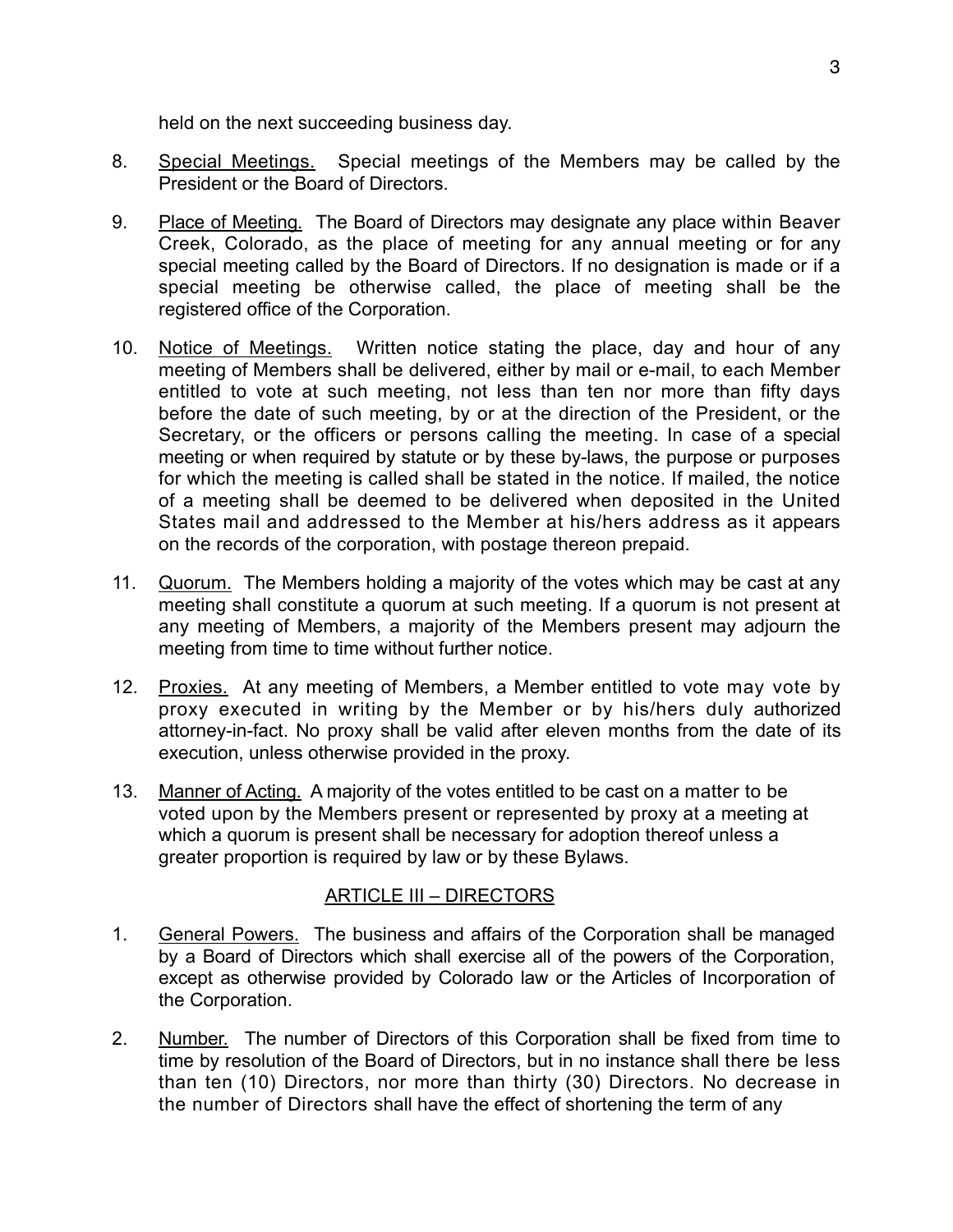- 3. incumbent Director.
- 4. Qualification. Directors shall be natural persons of the age of eighteen years or older who need not be residents of the State of Colorado but who must be a Member of the Corporation. Each Director, however, shall continuously maintain an ownership interest in a single family residence, duplex residence, townhouse residence, or residential condominium unit located in Beaver Creek Colorado, but excluding single family residences, duplex residences, townhouse residences, or residential condominium units subject to time share, fractional ownership or other shared ownership arrangements or schemes. Provided however, in the event a Director transfers ownership interest in their Beaver Creek residence, such Director may remain a member of the Board of Directors in good standing if such Director provides a written unequivocal intention to the President of the Board of Directors to obtain a Beaver Creek residence within 180 days after such transfer of ownership interest. After expiration of 180 days, the Director may request an additional 180 days to obtain a new Beaver Creek residence by written request to the Board of Directors for approval of such additional extension. The Board of Directors shall have sole authority to approve or reject such request for an extension in its discretion.
- 5. Appointment/Election and Term. The Board of Directors shall be elected by a majority of the then constituted Board of Directors at the annual meeting of the Board of Directors. Directors shall be elected for a three year term unless they are elected to fill the vacancy pursuant to Article III, Section 8. In the event a Director is elected to fill a vacancy, his/her term shall be the unexpired term of his/ her predecessor in office. Each Director elected shall hold office until his/her successor shall be elected and shall qualify.
- 6. Resignation of Directors. Any Director may resign at any time by giving such written notice to the President or to the Secretary, and acceptance of such resignation shall not be necessary to make it effective unless the notice so provides.
- 7. Removal of Directors. Any Director who is absent for three consecutive meetings of the Board of Directors, shall automatically be removed from office. Provided, however, if an absence is excused by the President or the Board of Directors, it shall not be considered an absence for the purposes of this Article 111, Section 6. Absences may be excused for the following reasons:

(a.) The Director is traveling at the time of the meeting, and it would be impossible or impractical to participate by electronic means.

- (b.) The Director is incapacitated.
- (c.) The Director has a conflicting event.

Furthermore, In order for a Director to be excused from a meeting, the Director must communicate his/her request via email to the President and Vice President/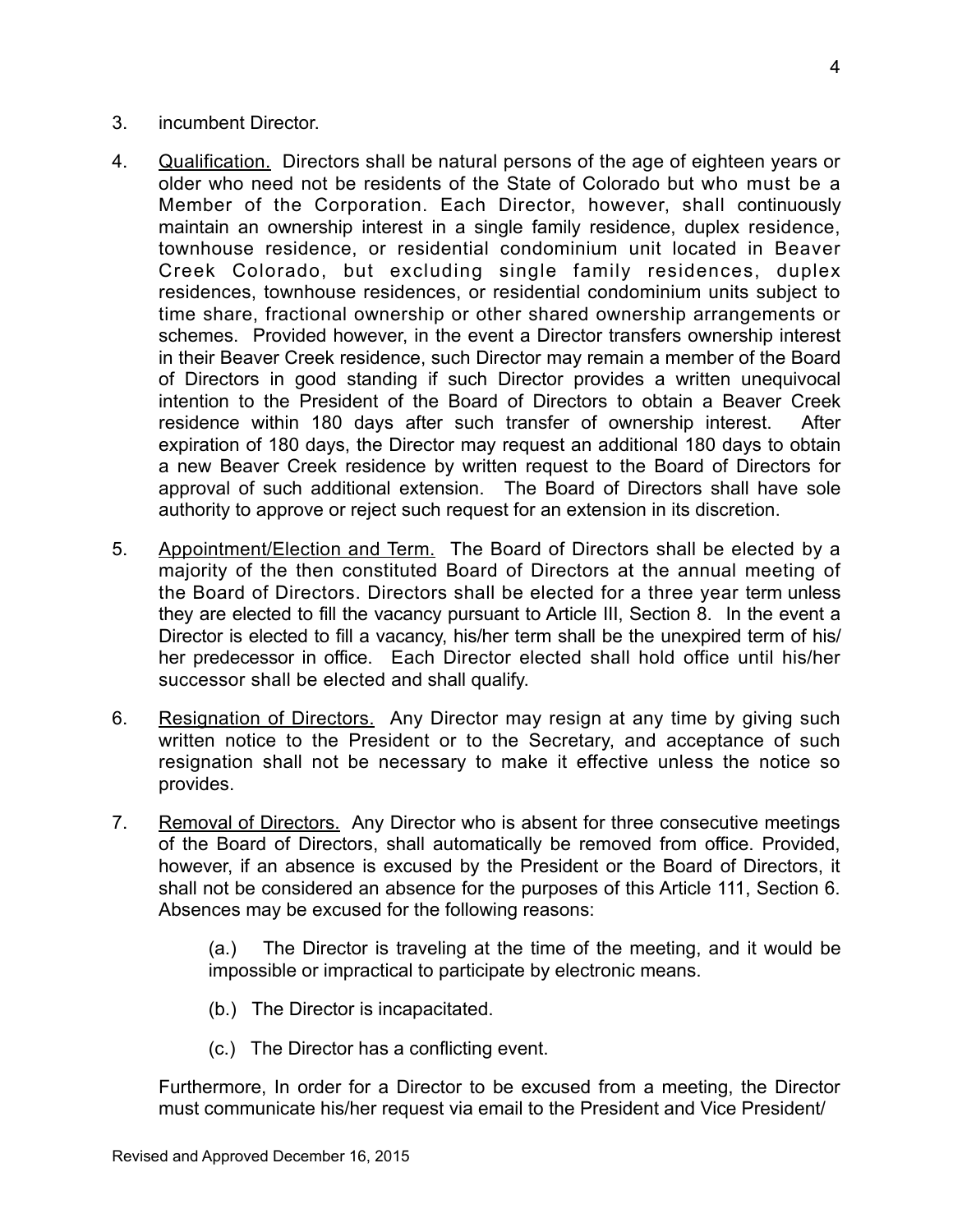Secretary prior to that meeting. Attendance will be noted on the meeting minutes, along with excused absences, and unexcused absences. It is the responsibility of each Director to check the meeting minutes and notify the Vice President/ Secretary if there is an error in the attendance record according to the meeting minutes. It is the responsibility of the Vice President/Secretary to make any corrections to the attendance record in the minutes.

- 8. Vacancies. Any vacancy occurring of the Board of Directors and any Directorship to be filled by reason of an increase in the size of the Board of Directors shall be filled by the affirmative vote of a majority of the remaining Directors. A Director elected to fill a vacancy shall hold office during the unexpired term of his/her predecessor in office. A Director elected to fill a position resulting from an increase in the board of Directors shall hold office until his/her successor shall have been elected and qualified.
- 8. Meetings. The President, the Board of Directors or the Executive Committee may, by resolution, establish a date, time and location for an annual meeting and additional regular meetings of the Board of Directors. Special meetings of the Board of Directors, or the Executive Committee designated by the Board of Directors, may be called by the President or any three (3) members of the Board of Directors.
- 9. Participation by Electronic Means. Any members of the Board of Directors or any committee designated by such Board may participate in a meeting of the Board of Directors or committee by means of telephone conference or similar communications equipment by which all persons participating in the meeting can communicate with each other at the same time. Such participation shall constitute presence in person at the meeting.
- 10. Notices Annual Meeting and Additional Regular Meetings. Notice of the annual or additional regular meetings of the Board, stating the date, hour and place of such meeting, shall be given to each member of the Board of Directors by the Secretary, the President or such other person selected by the President. Such notice must be given at least ten (10) days before the meeting by written notice delivered personally or sent by mail, facsimile, email or telegram to each Director at his/hers address as shown by the record of the Corporation. If mailed, such notice shall be deemed to be delivered when deposited in the United States mail in a sealed envelope so addressed, with postage thereon prepaid and certified with return receipt requested. If notice is given by facsimile, such notice shall be deemed to be delivered when the facsimile has been sent by facsimile transmission. If notice is given by email, such notice shall be deemed to be delivered when the email has been sent by internet transmission. If notice is given by telegram, such notice shall be deemed to be delivered when the telegram is delivered to the telegraph company.
- 11. Notices Special Meetings. Notice of any special meeting of the Board called by the President or any three (3) members of the Board, stating the date, hour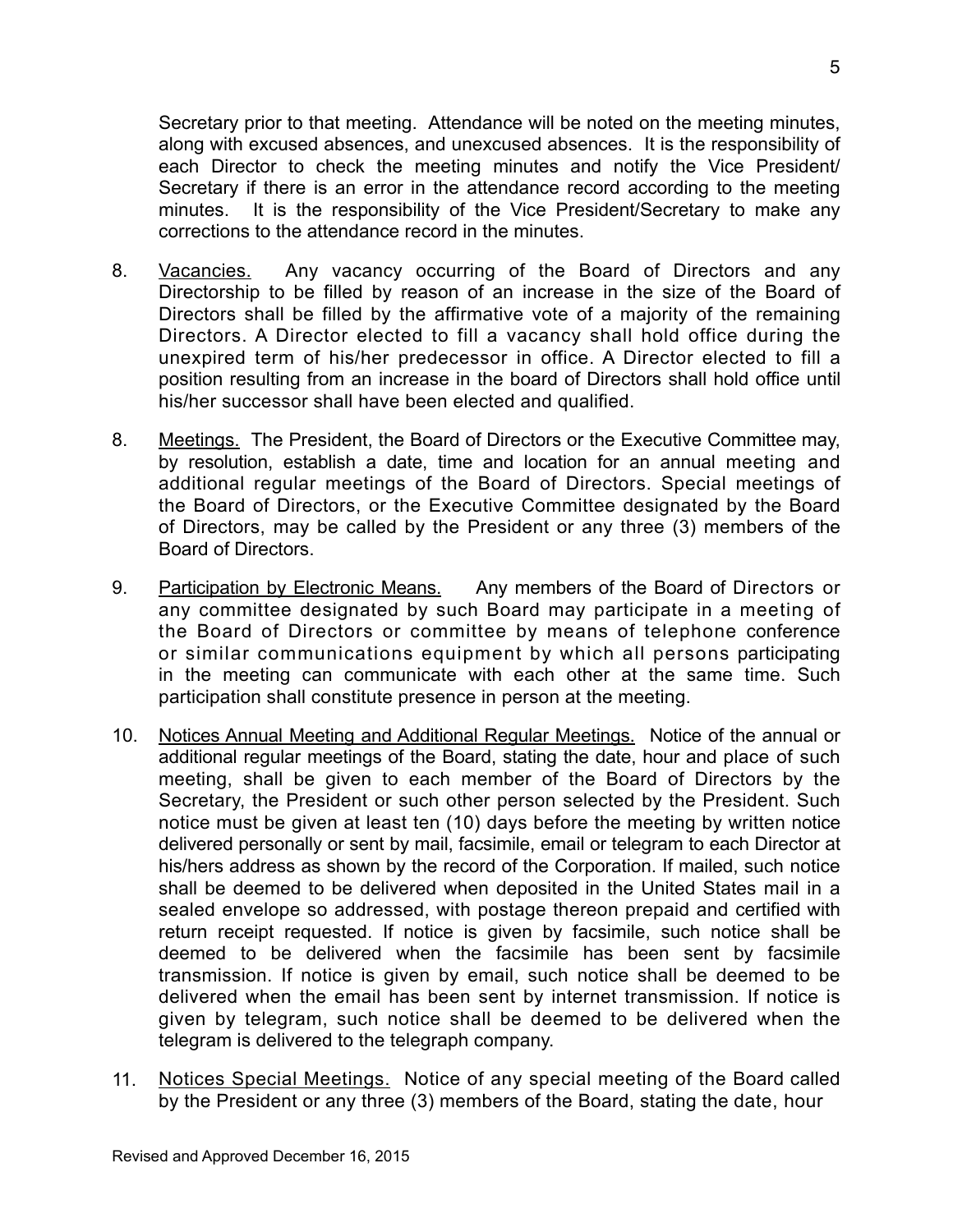- 12. and place of such meeting, shall be given to each member of the Board of Directors by the Secretary, the President or the members of the Board calling the meeting. Such notice must be given at least three (3) days before the meeting by written notice delivered personally or sent by mail, facsimile, email or telegram to each Director at his/hers address as shown by the record of the Corporation. If mailed, such notice shall be deemed to be delivered when deposited in the United States mail in a sealed envelope so addressed, with postage thereon prepaid and certified with return receipt requested. If notice is given by facsimile, such notice shall be deemed to be delivered when the facsimile has been sent by facsimile transmission. If notice is given by email, such notice shall be deemed to be delivered when the email has been sent by internet transmission. If notice is given by telegram, such notice shall be deemed to be delivered when the telegram is delivered to the telegraph company.
- 12. Waiver. A written waiver of notice signed by a Director entitled to notice, whether before, at or after the time stated herein, shall be equivalent to the giving of notice. Attendance of a Director at a meeting constitutes waiver of notice of such meeting, except where a Director attends a meeting for the express purpose of objecting to the transaction of any business because the meeting is not lawfully called or convened.
- 13. Quorum. A majority of the Directors entitled to vote at the time of a meeting shall constitute a quorum for the transaction of business at that meeting of the Board of Directors; but if less than a majority of the Directors entitled to vote at the time of the meeting are present at said meeting, a majority of the Directors present may adjourn the meeting from time to time without further notice. The act of a majority of the Directors entitled to vote, present at any meeting at which a quorum is present, shall be the act of the Board of Directors, except as otherwise specifically required by law.
- 14. Proxies. For the purposes of determining a quorum with respect to a particular proposal, and for the purposes of casting a vote for or against a particular proposal, a Director shall be deemed to be present at a meeting and to vote if the Director has granted a signed written proxy to another Director who is present at the meeting, authorizing said Director to cast the vote that is directed to be cast by the written proxy with respect to a particular proposal that is described with reasonable specificity in the proxy. Any such proxy may be received by the Corporation by electronically transmitted facsimile, email or other form of wire or wireless communication providing the Corporation with a complete copy of the proxy, including a copy of the signature on the proxy.
- 15. Action by Directors without a Meeting. Any action required to, or which may be taken at a meeting of the Board of Directors, the Executive Committee of the Board of Directors, or other committees of the Board of Directors may be taken without meeting if the following conditions are complied with:
	- (a) Each and every member of the Board of Directors, the Executive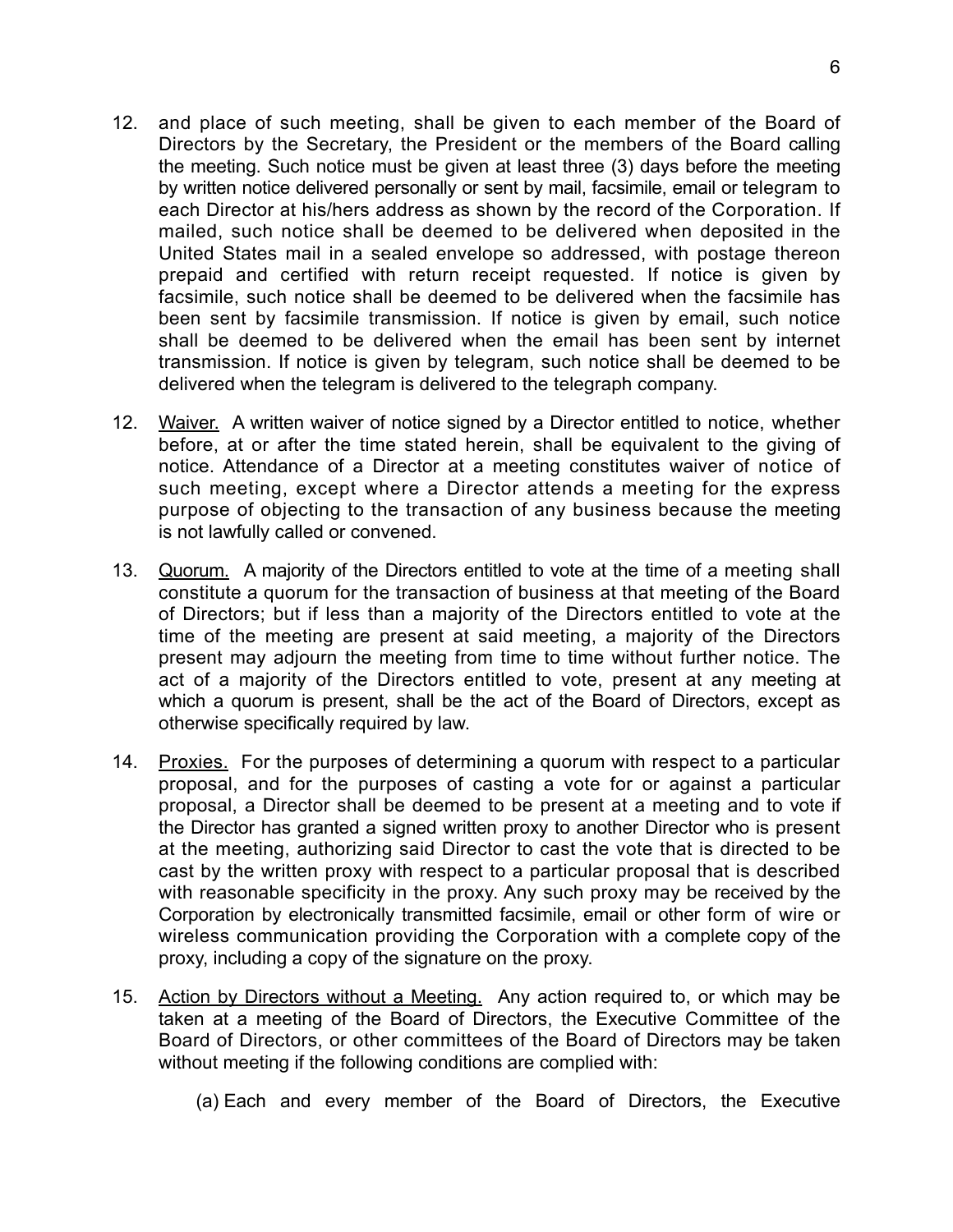Committee of the Board of Directors, or other committees of the Board of Directors, (1) votes for such action; or (2) waives the right to demand that a meeting be held and votes against such action or abstains from voting;

(b) The affirmative vote for such action equals or exceeds the minimum number votes that would be necessary to take such action at a meeting at which all of the members then in office of the Board of Directors, the Executive Committee of the Board of Directors, or other committees of the Board of Directors, as is applicable, were present and voted;

(c) The action taken shall be described in writing and signed by all members of the Board of Directors, the Executive Committee of the Board of Directors, or other committees of the Board of Directors and not revoked as permitted pursuant to Article III, Section 15 (d) below; and

(d) The action by a member of the Board of Directors, the Executive Committee of the Board of Directors, or other committees of the Board of Directors is not revoked in a writing signed and dated by that member and received by the Corporation prior to the Corporation receiving the last writing necessary to the action.

16. Applicability of Uniform Electronic Transaction Act. The Uniform Electronic Transaction Act, Section 24-71.3-101, et seq., Colorado Revised Statutes, as amended from time to time, is applicable to actions by members of the Board of Directors of the Corporation in regard to Actions by Directors without a Meeting pursuant to Article III, Section 15 above.

> (a)An Action by Directors Without a Meeting as set forth above in Article III, Section 15 shall be considered a "Transaction" as defined in Section 24-71.3-102(16) of Colorado Revised Statutes, as amended from time to time.

> (b)Pursuant to Section 24-71.3-107, Colorado Revised Statutes, the writing required by Article III, Sections 15 (c) and (d) above may be in the form of an Electronic Record as defined in Section 24-71.3-102(7), Colorado Revised Statutes and the requirement that the writing be signed as set forth in Article III, Sections 15 (c) and (d) may be in the form of an Electronic Signature as defined in Section 24-71.3-102(8), Colorado Revised Statutes.

17. Compensation. Directors shall not receive compensation for services rendered. However, by resolution of the Board of Directors or the Executive Committee of the Board of Directors, Directors may be reimbursed for any expenses incurred in the furtherance of the purposes of the Corporation. Any such payment of reimbursement of expenses for personal services shall be limited to payments which are reasonable and necessary to carry out the exempt purpose of the Corporation and are not excessive in amount.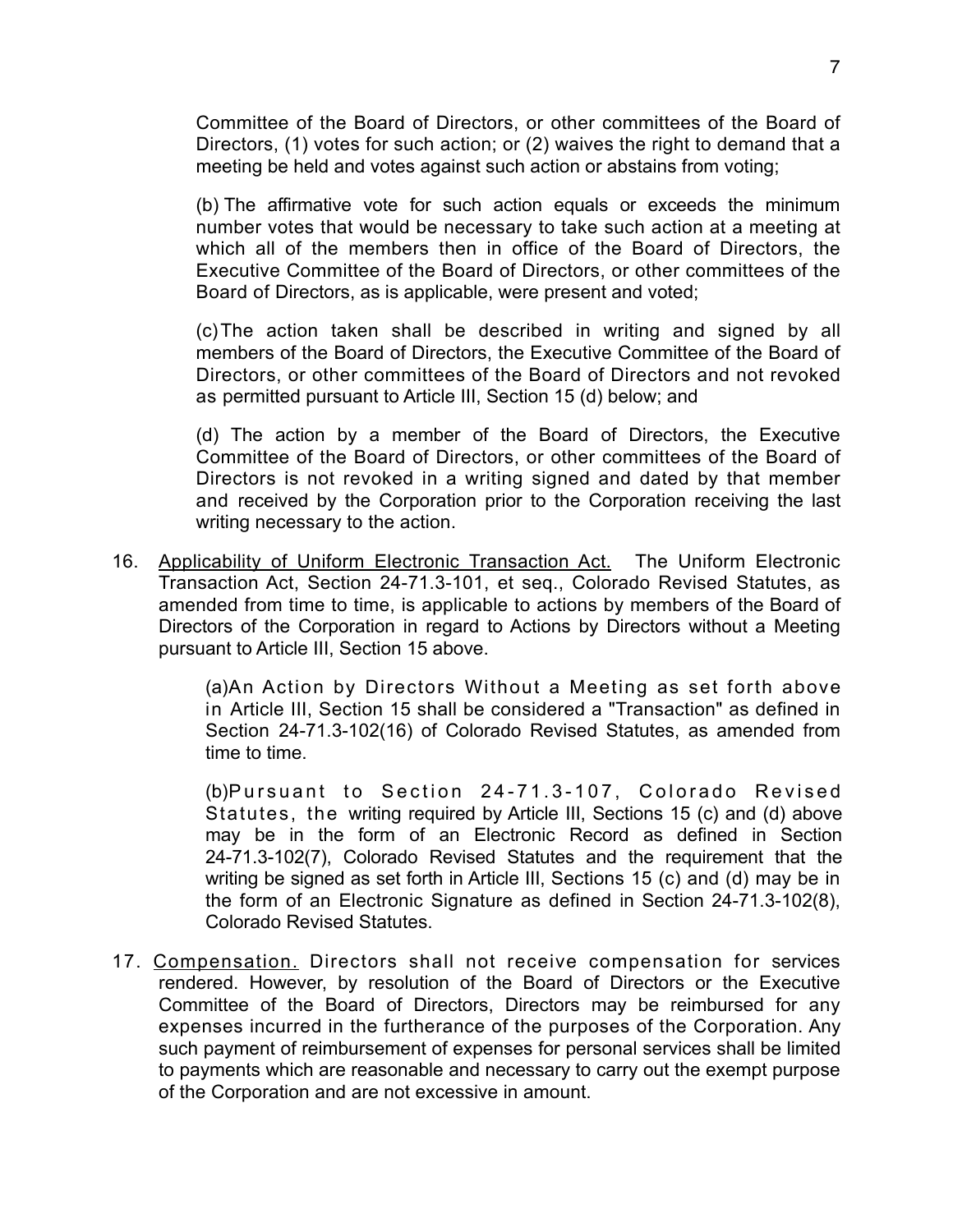- 18. Conflict of Interest. Any Director who fails to annually execute, sign and deliver to the Corporation the conflict of interest document as provided in Article VI, may be removed as a Director by a vote of a majority of the Directors.
- 19. No Implied Authority of Directors. No member or members of the Board Directors shall act or purport to act on behalf of the Board of Directors or the Corporation unless authorized to do so in accordance with these Bylaws.
- 20. All Directors shall be required to serve as a member of at least one standing committee described in article V a) through j).

### ARTICLE IV-OFFICERS

- 1. Officers. The Officers of the corporation shall be a President, Vice President/Treasurer, Vice President/Secretary and such other Officers as may be elected in accordance with the provisions of this Article. The Board of Directors may elect such other Officers, including one or more Assistant Secretaries and one or more Assistant Treasurers, as it shall deem desirable, such Officers to have the authority and perform the duties prescribed, from time to time, by the Board of Directors. Any two or more offices may be held by the same person, except the office of President.
- 2. Election and Term of Office. The Officers of the Corporation shall be elected by the Board of Directors at the regular annual meeting of the Board of Directors. If the election of Officers shall not be held at such meeting, such election shall be held as soon thereafter as conveniently may be occur. Each Officer of the Corporation shall be a Member. New offices may be created and filled at any meeting of the Board of Directors. Officers shall serve a two year term. Notwithstanding the forgoing sentence, there shall be no limitation on the number of two year terms a Member may annually be elected to serve. Each Officer shall hold office until his/her successor shall have been duly elected and qualified.
- 3. Removal and Resignation. Any Officer elected by the Board of Directors, may be removed by a vote of two-thirds (2/3) of the Directors whenever in its judgment the best interests of the Corporation would be served thereby. Any Officer may resign as an Officer at any time by giving written notice of his/her resignation to the President or Secretary, and acceptance of such resignation shall not be necessary to make it effective, unless the notice so provides. Any vacancy occurring in any office shall be filled by a majority of the Directors for the unexpired portion of the term.
- 4. President. The President shall be the principal executive Officer of the Corporation and the Board's representative in the active management of the Corporation. The President shall be an ex-officio voting member of the Board of Directors. The President shall be given the necessary authority and responsibility to operate the Corporation in all of its activities; subject only to such policies as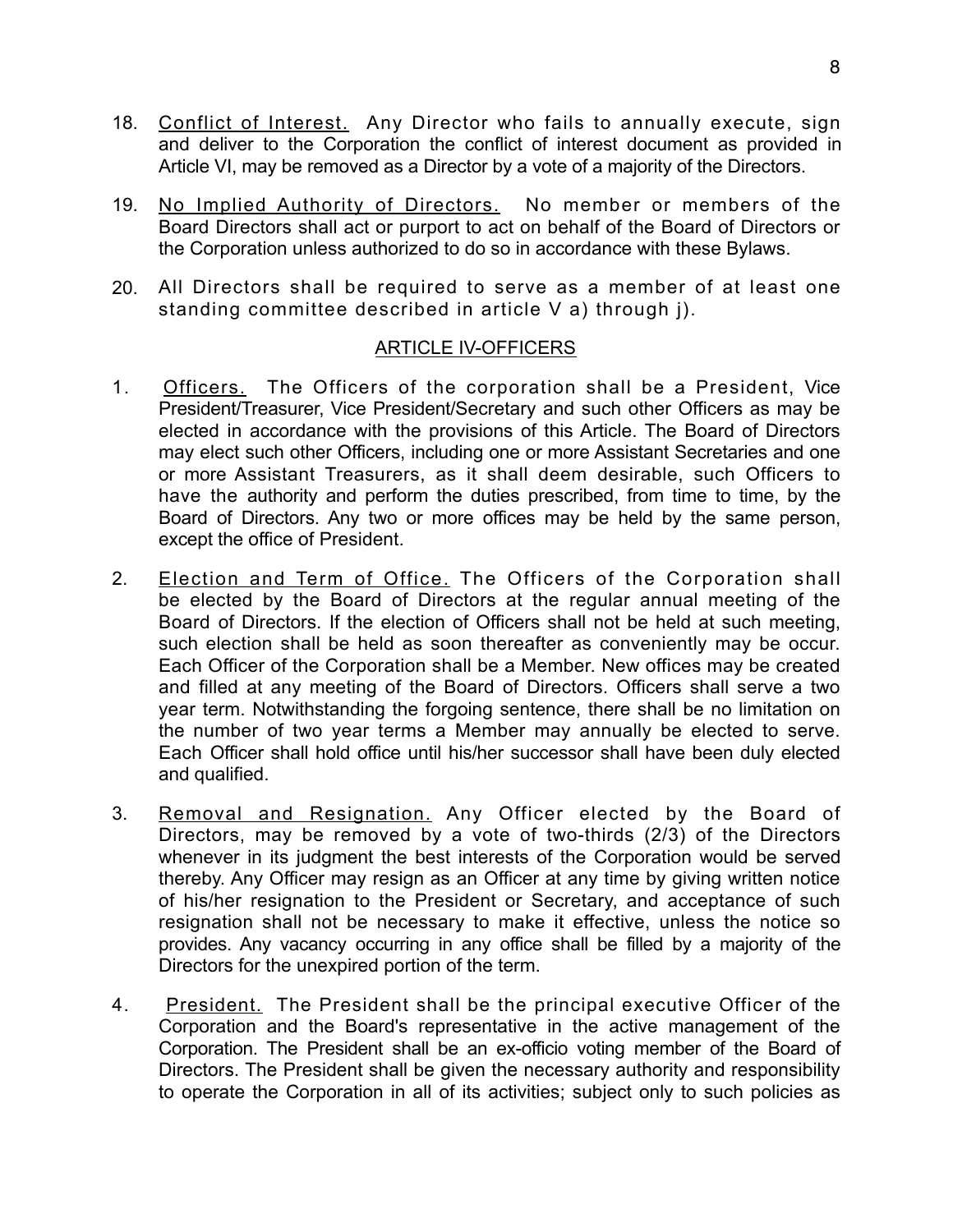may be issued by the Board or by the committees of the Board to which the Board has delegated such responsibility. The President shall act as the duly authorized representative of the Board in all matters in which the Board has not formally designated some other person to so act. Except as otherwise provided in these Bylaws, or by specific directive of the Board, the authority and responsibility of the President shall include, but shall not be limited to:

- a) Carrying out all policies established by the Board and advising on the formation of these policies;
- b) Signing documents on behalf of the Corporation that legally bind the Corporation with the approval and at the direction of the Board of Directors;
- (c) Preparing annual operating and capital budgets, showing expected revenues, expenditures and capital outlay as required by the Board and such other periodic and special financial reports as may be required by the Board;
- (d) Selecting, employing, controlling and discharging employees and developing and maintaining personnel policies and practices for the Corporation;
- (e) Supervising the Corporation's business affairs to ensure that funds are collected and expended reasonably and efficiently;
- (f) Attending all meetings of the Board and serving on committees thereof as appropriate or as directed by the Board;
- (g) Serving as the liaison and channel of communications between the Board and all other components of the Corporation;
- (h) Preparing a plan for the achievement of the Corporation's specific objectives and periodically reviewing and evaluating that plan;
- (i) Representing the Corporation in an official capacity in its relationships with other similar organizations and groups and otherwise with government, business and civic organizations, local, regional and national; Presiding at all meetings of the Board of Directors;
- (j) Having general supervision of the affairs of the Corporation, subject to the direction and control of the Board of Directors;
- (k) Seeing that all orders and resolutions of the Board of Directors are carried into effect;
- (l) Being a non-voting member of all committees, except the Executive Committee of which the President shall be a voting member;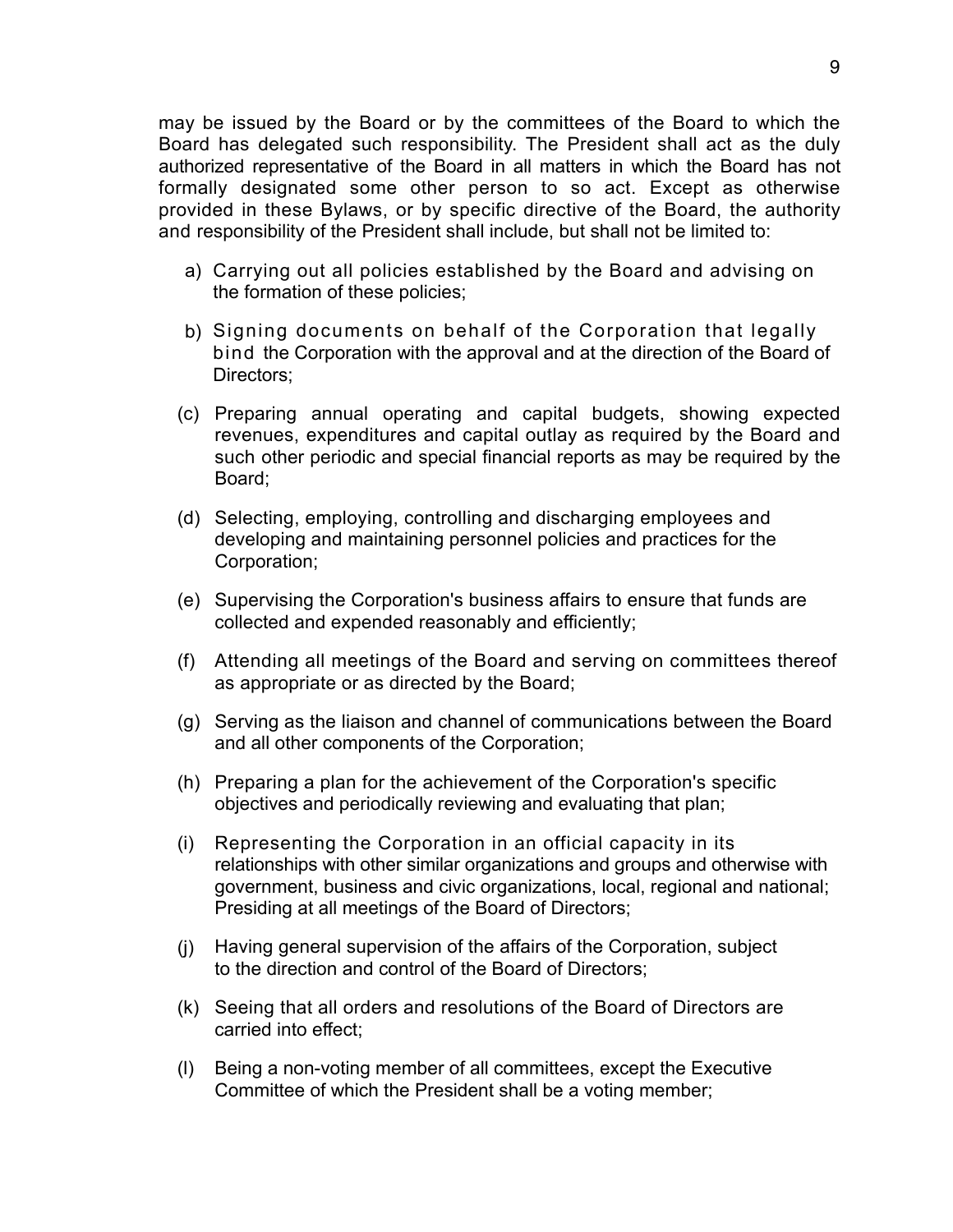- (m) Being Chairperson of the Executive Committee and appointing chairpersons of all other committees, unless the Board of Directors or Executive Committee determines otherwise in a particular case; and
- (n) Performing all duties and responsibilities incident to the office of President and such other duties as may be prescribed by the Board of Directors from time to time.
- 5. Vice President/Treasurer In the absence of the President or in the event of his/her inability or refusal to act, the Vice President/Treasurer shall perform the duties of the President, and when so acting, shall have all the powers of and be subject to all the restrictions upon the President.

If required by the Board of Directors, the Vice President/Treasurer shall give a bond for the faithful discharge of his/her duties in such sum and with such surety or sureties as the Board of Directors shall determine. The Treasurer shall have control of the funds and the care and custody of all stocks, bonds, and other securities owned by the Corporation and shall be responsible for the preparation and filing of tax returns. He/she shall receive all funds paid to the Corporation and shall have authority to give receipts and vouchers, to sign and endorse checks in his/her name and on its behalf. He/she shall also keep full and accurate record of the receipts and disbursements, and shall deposit all funds and other valuable effects in the name and to the credit of the Corporation in such depositories as shall be designated by the Board of Directors. He/she shall perform such other duties and have such other powers as are appropriate and customary for the office of Vice President/Treasurer as the Board of Directors President or the Executive Committee may prescribe from time to time. The Corporation may hire such employees or independent contractors as it deems appropriate and delegate to such employees or independent contractors such of the duties of the Vice President/Treasurer as the Corporation deems appropriate.

- 6. Vice President/Secretary The Vice President/Secretary shall give, or cause to be given, notice of all regular and special meetings of the Board of Directors, keep the minutes of such meetings, have charge of the corporate seal, be responsible for the maintenance of the website of the corporation and all corporate records and files and the preparation and filing of reports to governmental agencies (other than tax returns), have authority to affix the corporate seal to any instrument so requiring (and, when so affixed, it may be attested by his/her signature), and perform such functions and duties as are appropriate and customary for the office of Vice President/Secretary as the Board of Directors, President or the Executive Committee may prescribe from time to time.
- 7. Assistant Secretaries, Assistant Treasurers and Support If required by the Board of Directors, the Assistant Treasurers shall give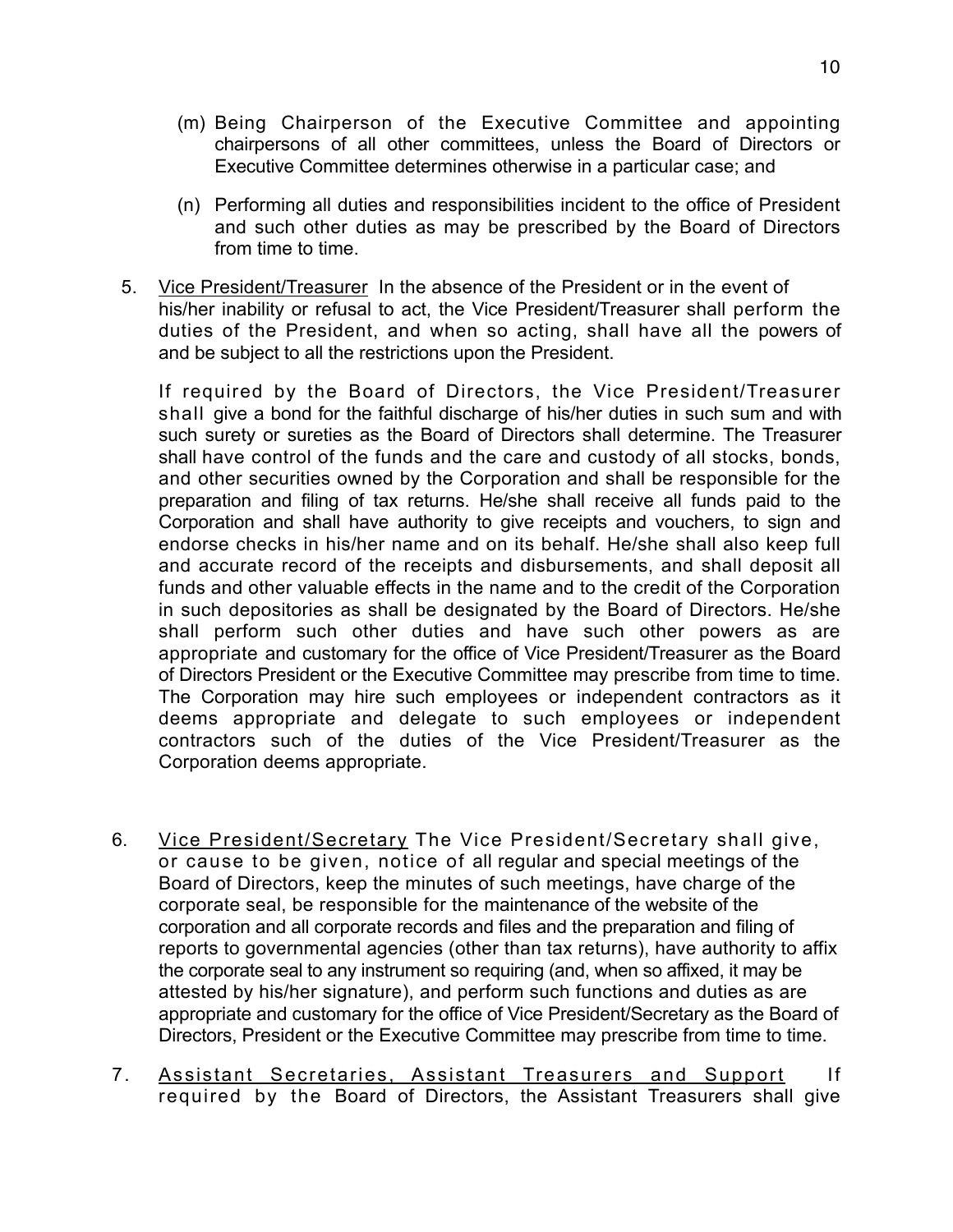bonds for the faithful discharge of their duties in such sums and with such sureties as the Board of Directors shall determine. The Assistant Treasurers and Assistant Secretaries, in general, shall perform such duties as shall be assigned to them by the Treasurer, the Secretary, the President or the Board of Directors.

- 8. Compensation The President, the Vice President//Treasurer, Vice President/ Secretary, Assistant Secretaries and Assistant Treasurers shall not receive compensation for services rendered. By resolution of the Board of Directors or the Executive Committee of the Board of Directors, however, Officers may be reimbursed for any expenses incurred in the furtherance of the purposes of the Corporation. Any such payment or reimbursement of expenses for personal services shall be limited to payments which are reasonable and necessary to carry out the exempt purpose of the Corporation and are not excessive in amount.
- 9. Other Employees The Corporation may hire such employees or independent contractors as it deems appropriate and delegate to such employees or independent contractors such of the duties of the Vice President/Treasurer or Vice President/Secretary as the Corporation deems appropriate.

#### ARTICLE V — COMMITTEES

- 1. Executive Committee. There shall be an Executive Committee.
	- (a) Composition. The Executive Committee shall be comprised of the President, immediate past President, Vice President/Secretary, Vice President/Treasurer of the Corporation, immediate past President and five (5) other members of the Board of Directors which, the Board of Directors, by resolution adopted by a majority of the Directors in office, shall designate and appoint from among its members. Among the factors that the Board of Directors may consider in designating the five (5) other members is creating an Executive Committee which is geographically diverse throughout Beaver Creek. Only members of the Board of Directors who are physically present in residence in Beaver Creek not less than three months each calendar year shall eligible to serve on the Executive Committee.
	- (b) Power. This Executive Committee shall have authority of the Board of Directors; provided, however, that the Executive Committee shall not have the authority of the Board of Directors in reference to adopting, amending, altering, or repealing these Bylaws; electing, appointing, or removing any member of such Executive Committee or any Officer or Director of the Corporation; amending or restating the articles of incorporation; adopting a plan of merger or consolidation with another corporation; authorizing the sale, lease, exchange, mortgage, or other disposition of all or substantially all of the property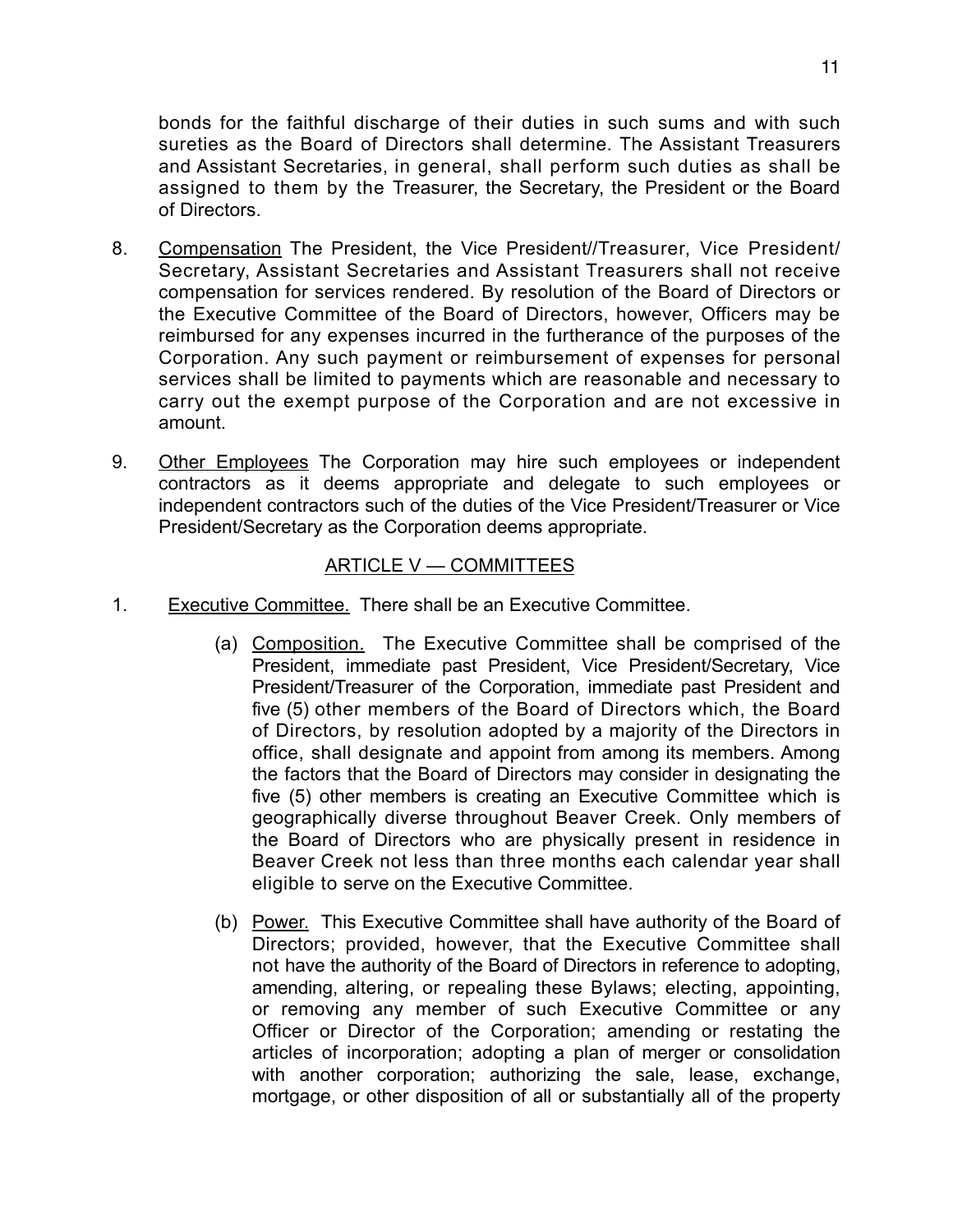and assets of the Corporation; authorizing the voluntary dissolution of the Corporation or revoking proceedings thereof; adopting a plan for the distribution of the assets of the Corporation; or amending, altering, or repealing any resolution of the Board of Directors which by its terms provides that it shall not be amended, altered, or repealed by such Executive Committee. The designation and appointment of any such Executive Committee and the delegation thereto of authority shall not operate to relieve the Board of Directors, or any individual Director, of any responsibility imposed upon it or him/her by law.

- (c) Term of Office. Each member of the Executive Committee shall continue as such until the next annual meeting of the Board of Directors and until his/her successor is appointed, unless the Executive Committee shall be sooner terminated, or unless such member be removed from such Executive Committee, or unless such member shall cease to qualify as a member thereof.
- (d) Committee Chairperson. The President shall serve as Chairperson of the Executive Committee.
- (e) Vacancies. Vacancies in the membership of the Executive Committee may be filled by the Board of Directors.
- (f) Quorum. Unless otherwise provided in the resolution of the Board of Directors designating the Executive Committee, a majority of the whole Committee shall constitute a quorum and the act of a majority of the members present at a meeting at which quorum is present shall be the act of the Committee.
- (g) Rules. The Executive Committee may adopt rules for its own government not inconsistent with these Bylaws, as amended from time to time, or with rules adopted by the Board of Directors.
- 2. Other Committees.
	- (a) Composition. There shall be the standing committees described below in Sections (b) through (g) and such other committees as may be appointed by a resolution adopted by the Board of Directors or in a resolution of the Executive Committee subject to ratification by the Board of Directors. Unless stated otherwise in said resolutions, the Board of Directors shall ratify the appointments a chairperson of all standing and other committees appointed pursuant to this Article IV, Section 2(a) and the chairperson shall appoint the members of his committee which may but need not be, members of the Board of Directors unless otherwise provided below. There shall be a minimum of three (3) members, including any chairperson(s), of each committee. Any member thereof may be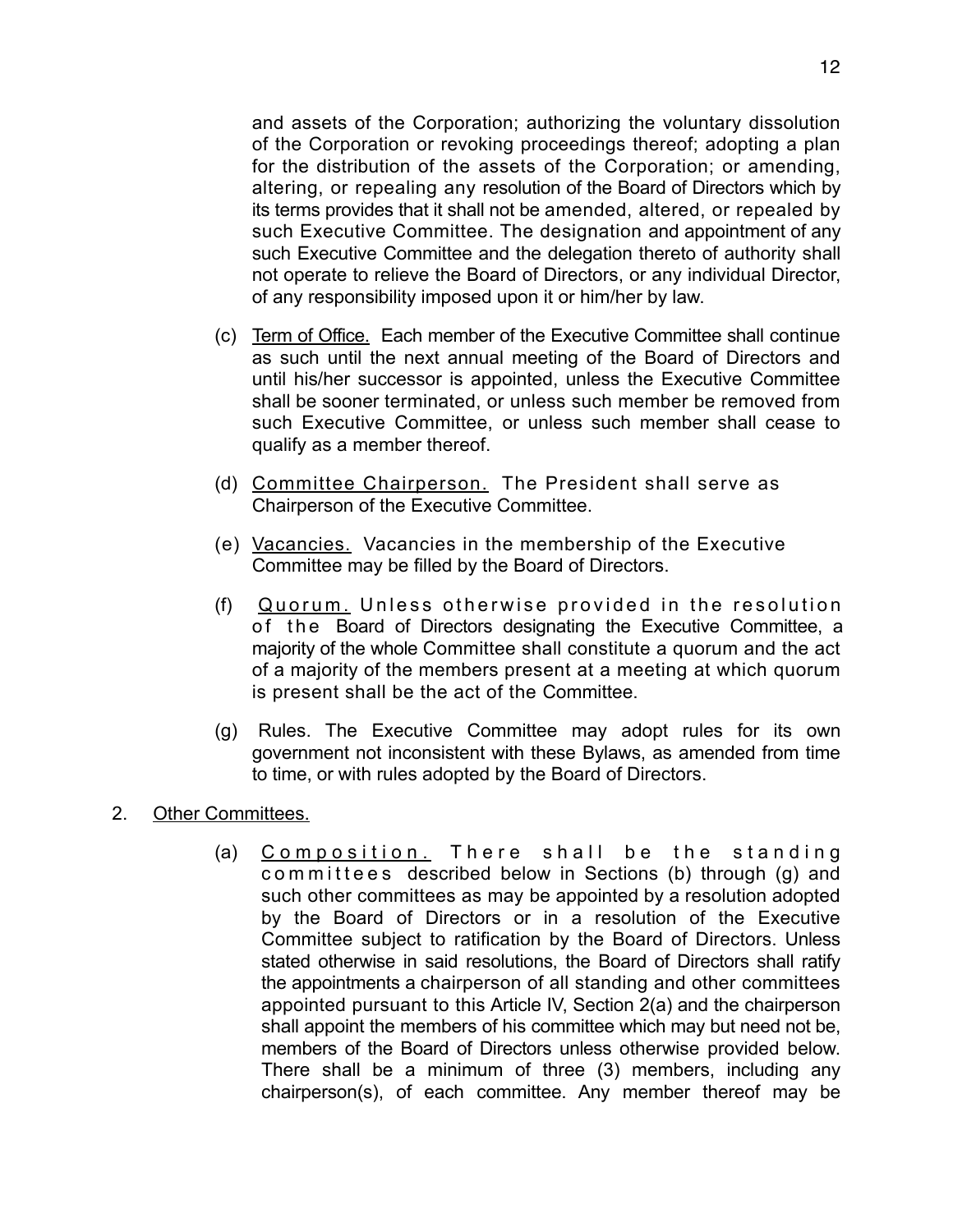removed by the persons authorized to appoint such members whenever in their judgment the best interests of the Corporation shall be served by such removal.

- (b) Resort Activities & Events Committee. The purpose of the Resort Activities & Events Committee shall be to serve as a liaison among the Board of Directors, the Beaver Creek Resort Company, and Vail Resorts regarding the Beaver Creek activities and operations such as, but not limited to, winter ski mountain operations, summer golf and tennis, and Resort Company, Vilar Center for the Arts, and beaver Creek Club events.
- (c) Nominating Committee. The members of the Nominating Committee shall be members of the Board of Directors. The Board of Directors shall appoint the chairperson and the other members of the Nominating Committee. The purpose of the Nominating Committee shall be to solicit and recommend to the Board of Directors persons to serve as members of the Board of Directors and Officers of the Corporation.
- (d) Membership Committee. The purpose of the Membership Committee shall be to attract membership and to keep the Members of the Corporation informed of pertinent information regarding the Corporation and issues affecting Beaver Creek.
- (e) Social Committee. The purpose of the social committee shall be to organize such activities and social events for the benefit of all Members and non member owners of real property in Beaver Creek as are approved by the Board of Directors.
- (f) Bylaws Committee. The purpose of the Bylaws Committee shall periodically review the Bylaws of the Corporation to conform to the current operating practices of the Corporation, the Board of Directors and the committees of the Corporation, and in consultation with Corporation's legal counsel, propose amendments to comply with appropriate state and federal laws and regulations applicable to the Corporation.
- (g) Financial Oversight Committee. The purpose of the Financial Oversight Committee shall be to review and evaluate periodic financial statements of the Beaver Creek Resort Company, Beaver Creek Metro District, and any other governmental, quasi governmental or private entity which may have an effect on the property owners of Beaver Creek. The Financial Oversight Committee chairman shall be a member of the Board. The Financial Oversight Committee may meet with officers, directors, or managers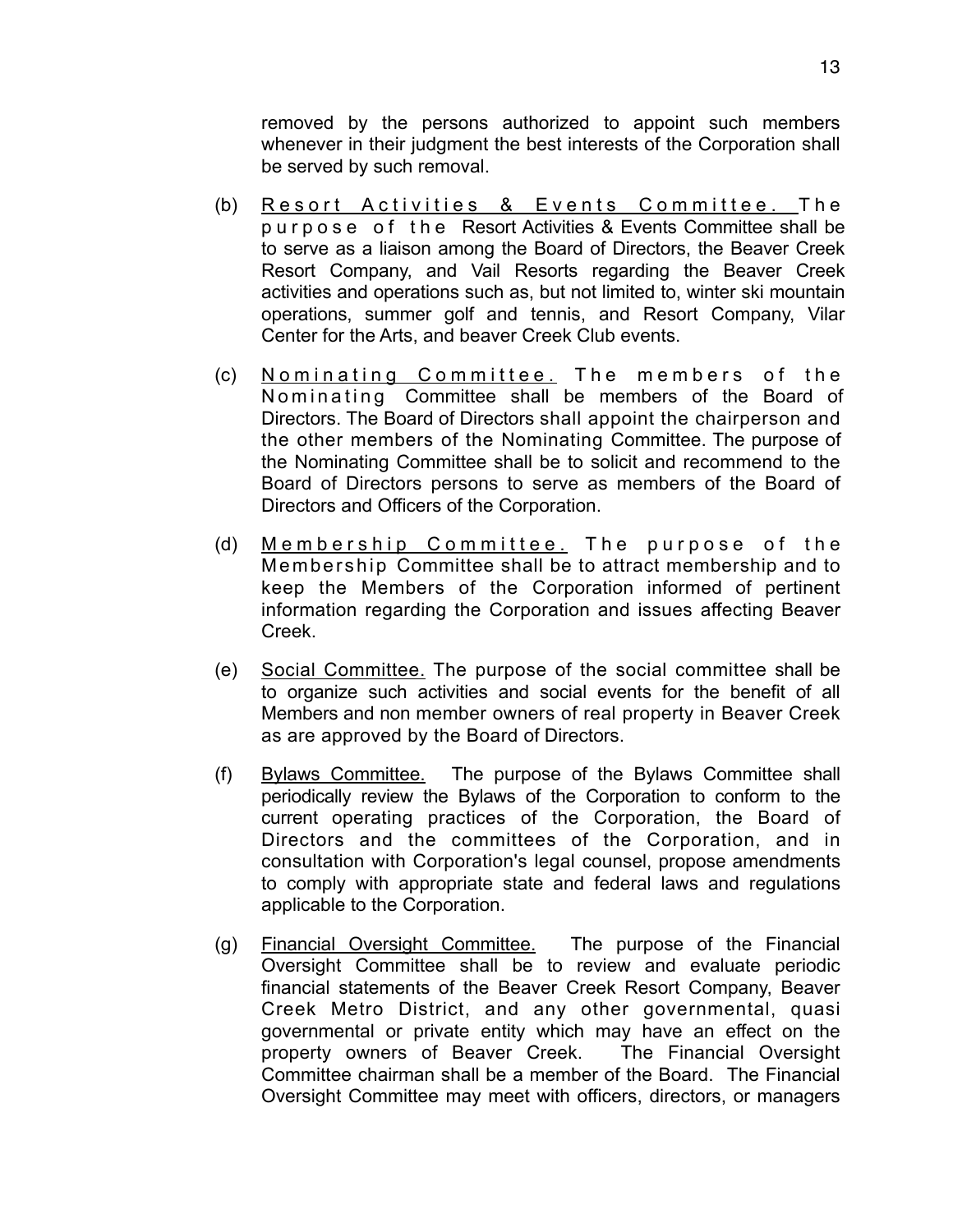of the entities under review in order to obtain clarification of information provided.

- (h) Governance Committee. The purpose of the Governance Committee shall be to carry out the responsibilities set forth in Article VI of these Bylaws and Governance Policies adopted pursuant hereto.
- (i) Term of Office. Each member of a committee shall continue as such until the next annual meeting of the Board of Directors and until his/her successor is appointed, unless the committee shall be sooner terminated, or unless such member be removed from such committee, or unless such member shall cease to qualify as a member thereof.
- (j) Vacancies. Vacancies in the membership of any committee except the Executive Committee may be filled by the President of the Corporation.
- (k) Quorum. Unless otherwise provided in a resolution of the Board of Directors, a majority of the whole committee shall constitute a quorum and the act of a majority of the members present at a meeting at which a quorum is present shall be the act of the committee.
- (l) Rules. Each committee may adopt rules for its own government not inconsistent with these Bylaws or with rules adopted by the Board of Directors.
- 3. Authority of Committee Members. If any Committee of the Corporation has one or more members thereof who are entitled to vote on Committee matters who are also not then Directors, such Committee may not exercise any power or authority reserved to the Board of Directors in the Colorado Revised Non-Profit Corporation Act.

# ARTICLE VI — GOVERNANCE POLICIES

- 1. The Board of Directors or the Executive Committee shall adopt the following governance policies ("Governance Policies"):
	- (a) A Document Retention/Destruction Policy that specifies procedures for retention, protection and destruction of corporate documents.
	- (b) A Whistle Blower policy that protects Directors, Officers, Employees, Independent Contractors and Volunteers who report suspected improper behaviors from retaliation.\
	- (c) A Conflict of Interest Policy which includes, but is not limited to, the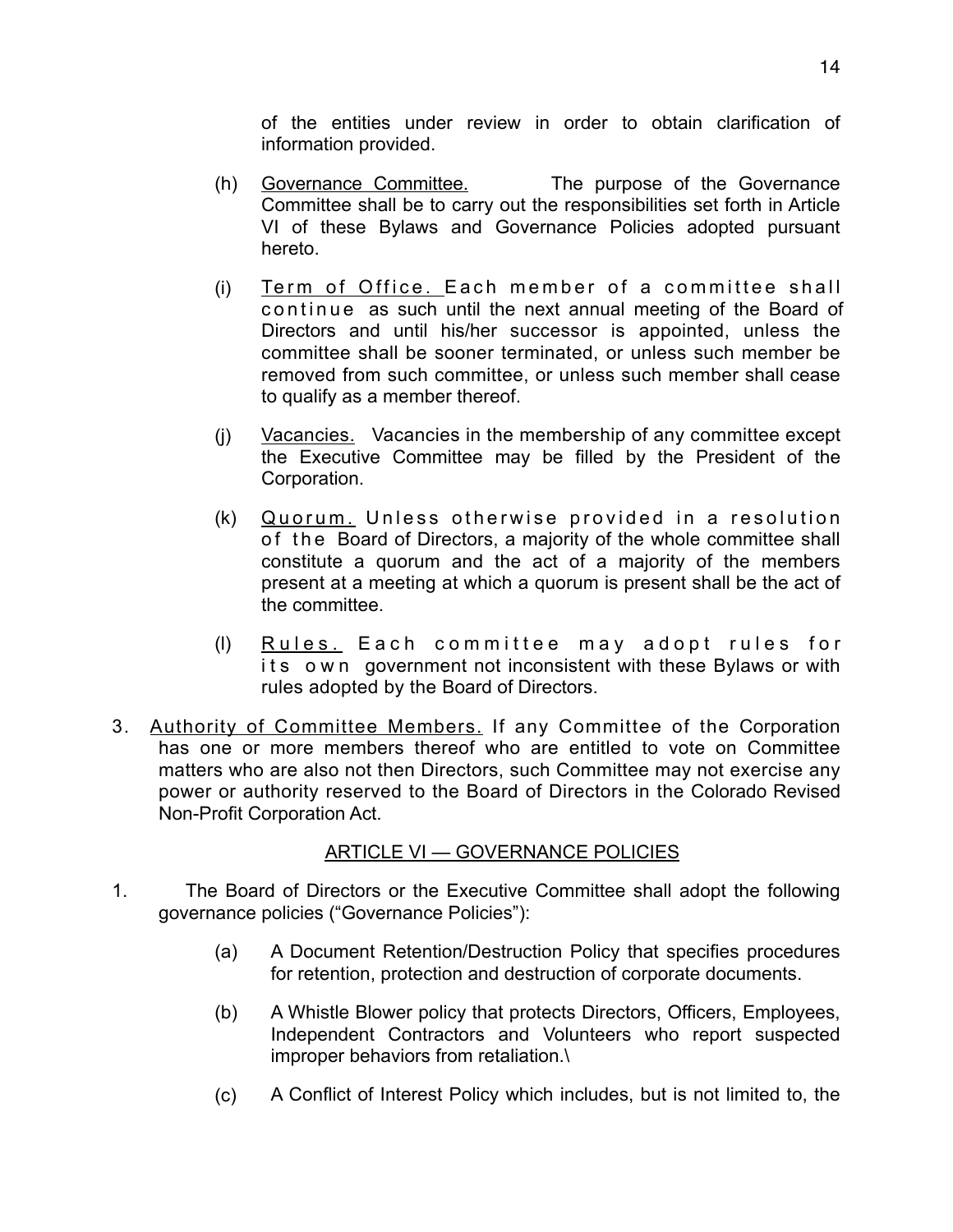execution by all Directors annually of a conflicting Interest transaction Acknowledgement and the obligation of Directors to disclose any conflict of interest. Such form must be signed and delivered to the Secretary no later than March 31<sup>st</sup> of each year. A member shall be suspended after that date until such form is submitted to the Secretary.

- (d) Such other policies pertaining to the governance of the Corporation as the Board of Directors or Executive Committee shall direct.
- 2. The Governance Committee shall implement the Governance Policies, administer the Governance Policies, and shall recommend to the Board of Directors or the Executive Committee changes to the Governance Policies. The chairperson of the Governance Committee shall be the Governance Policies Compliance Officer who shall have the duties specified in the Governance Policies.

# ARTICLE VII — DOCUMENT RETENTION AND DESTRUCTION POLICY

- 1. Purpose. In accordance with the Sarbanes-Oxley Act, which makes it a crime to alter, cover up, falsify, or destroy any document with the intent of impeding or obstructing any official proceeding, this policy proves for the systematic review, retention, and destruction of documents received or created by the Corporation in connection with the transaction of the Corporation's business. This policy covers all records and documents, regardless of physical form, contains guidelines for how long certain documents should be kept, and how records should be destroyed (unless under a legal hold). The policy is designed to ensure compliance with federal and state laws and regulations, to eliminate accidental or innocent destruction of records, and to facilitate the Corporation's operations by promoting efficiency and freeing up valuable storage space.
- 2. Document Retention. The Corporation follows the document retention procedures outlined below. Documents that are not listed, but are substantially similar to those listed in the schedule will be retained for the appropriate length of time.
	- (a) Corporate Records

| <b>Annual Reports</b>                     | Permanent |
|-------------------------------------------|-----------|
| Articles of Incorporation                 | Permanent |
| Board Meeting and Board Committee Minutes | Permanent |
| <b>Board Policies/Resolutions</b>         | Permanent |
| <b>Bylaws</b>                             | Permanent |
| <b>Fixed Asset Records</b>                | Permanent |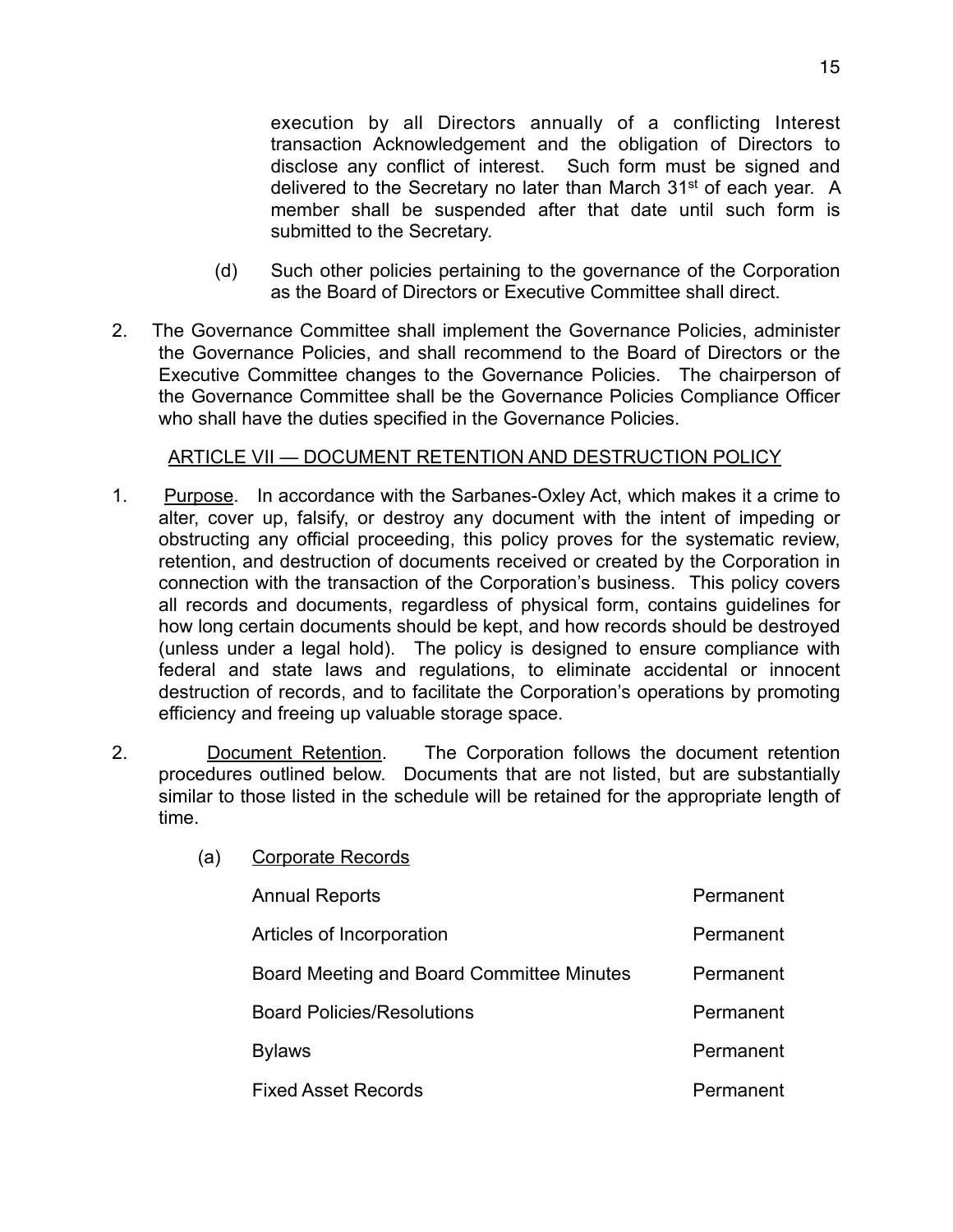|     | IRS Application for tax-Exempt Status (Form 1023)  | Permanent |
|-----|----------------------------------------------------|-----------|
|     | <b>IRS Determination Letter</b>                    | Permanent |
|     | <b>State Sales Tax Exemption Letter</b>            | Permanent |
|     | Contracts (after expiration)                       | 7 years   |
|     | Correspondence (general)                           | 3 years   |
| (b) | <b>Accounting and Corporate Tax Records</b>        |           |
|     | <b>Annual Audits and Financial Statements</b>      | Permanent |
|     | <b>IRS Form 990 Tax Returns</b>                    | Permanent |
|     | <b>General Ledgers</b><br>Permanent                | 7 years/  |
|     | <b>Business Expense Reports</b><br>Permanent       | 7 years/  |
|     | IRS Form 1099                                      | 7 years   |
|     | <b>Journal Entries</b>                             | 7 years   |
|     | Invoices                                           | 7 years   |
|     | Sales Records (box office, concessions, gift shop) | 5 years   |
|     | <b>Petty Cash Vouchers</b>                         | 3 years   |
|     | <b>Cash Receipts</b>                               | 3 years   |
|     | <b>Credit Card Receipts</b>                        | 3 years   |
| (c) | <b>Bank Records</b>                                |           |
|     | <b>Check Registers</b><br>Permanent                | 7 years/  |
|     | <b>Bank Deposit Slips</b>                          | 7 years   |
|     | <b>Bank Statement and reconciliation</b>           | 7 years   |
|     | <b>Electronic Fund Transfer Documents</b>          | 7 years   |
| (d) | <b>Payroll and Employment Tax Records</b>          |           |
|     | <b>Payroll Registers</b>                           | Permanent |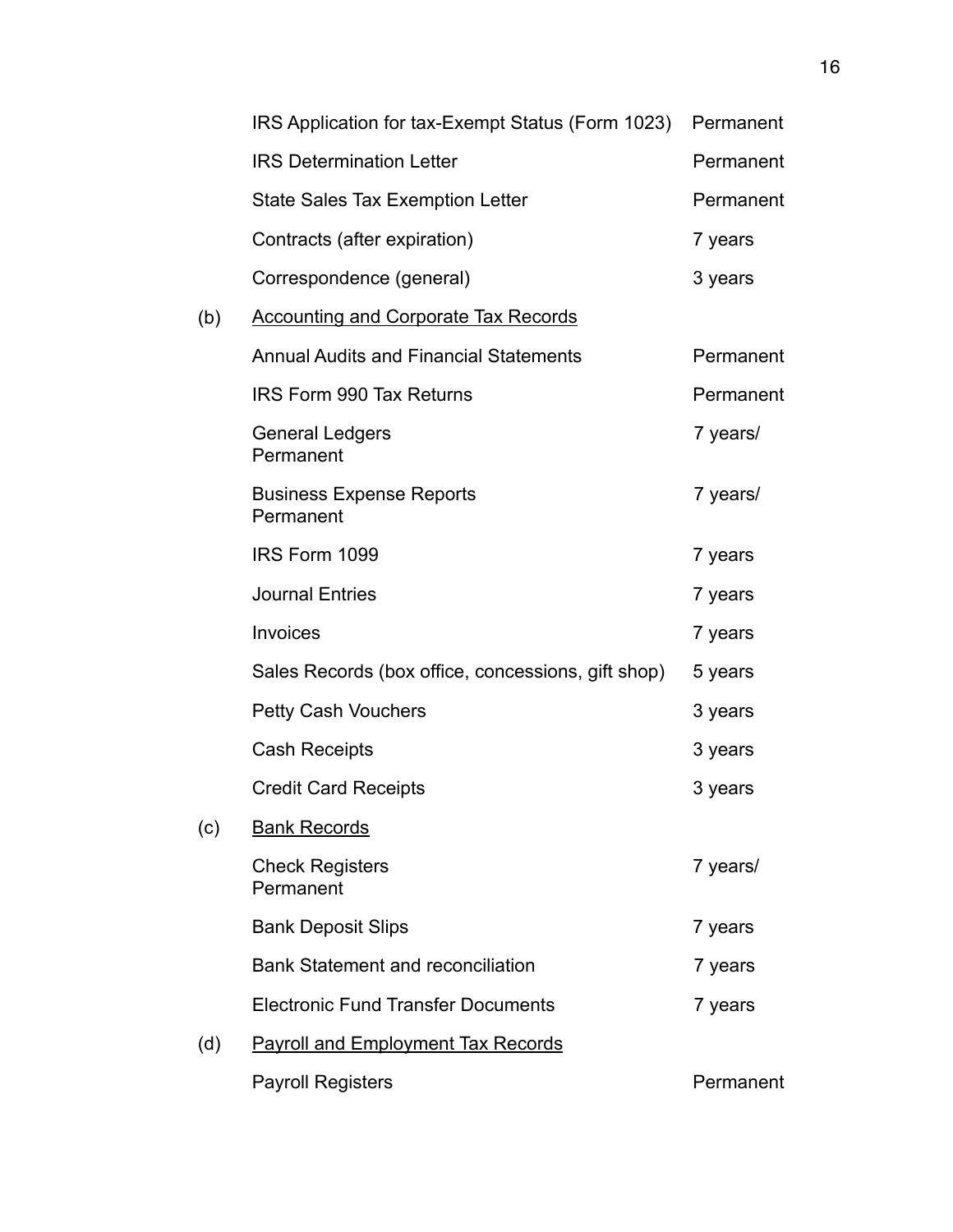|     | State Unemployment Tax records             | Permanent                    |
|-----|--------------------------------------------|------------------------------|
|     | <b>Earnings Records</b>                    | 7 years                      |
|     | <b>Garnishment Records</b>                 | 7 years                      |
|     | <b>Payroll tax Returns</b>                 | 7 years                      |
|     | W-2 Statements                             | 7 years                      |
| (e) | <b>Employee Records</b>                    |                              |
|     | <b>Employee and Termination Agreements</b> | Permanent                    |
|     | Records Relating to Promotion, Demotion,   |                              |
|     | Or Discharge                               | 7 Years<br>after Termination |
|     | Accident reports and Worker's              |                              |
|     | <b>Compensation Records</b>                | 5 years                      |
|     | <b>Salary Schedules</b>                    | 5 years                      |
|     | <b>Employment Applications</b>             | 3 years                      |
|     | I-9 Forms                                  | 3 years<br>after Termination |
|     | <b>Time Cards</b>                          | 2 years                      |
| (f) | <b>Donor and Grant Records</b>             |                              |
|     | Donor Records and Acknowledgement Records  | 7 years                      |
|     | <b>Grant Applications and Contracts</b>    | 7 years<br>after Completion  |
| (g) | <b>Legal and Insurance</b>                 |                              |
|     | Appraisals                                 | Permanent                    |
|     | <b>Insurance Policies</b>                  | Permanent                    |
|     | <b>General Contracts</b>                   | 3 years after                |
|     |                                            | <b>Termination</b>           |

3. Electronic Documents and Records. Electronic documents will be retained as if they were paper documents. Therefore, any electronic files, including records of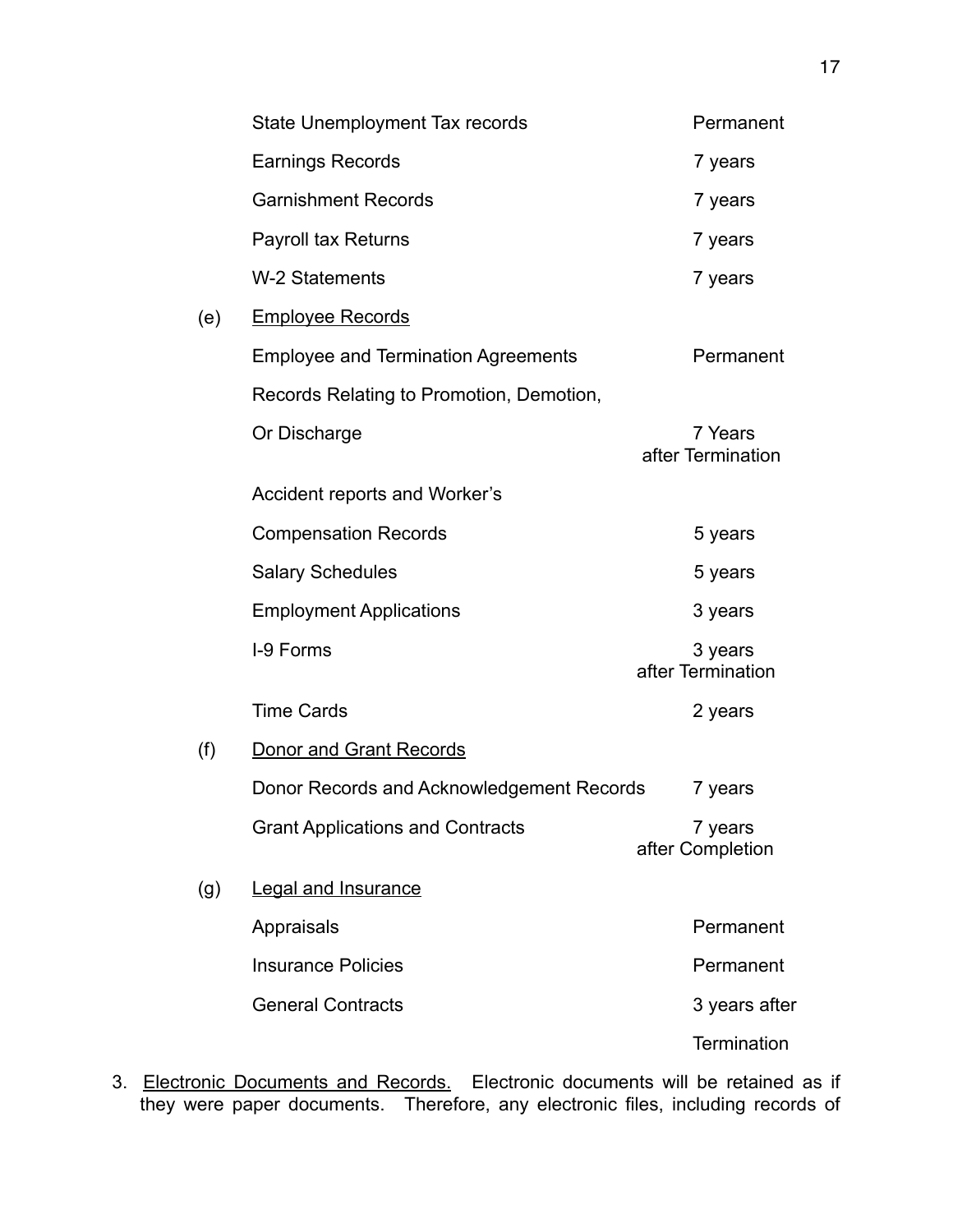donations made online that fall into one of the documents types on the above schedule will be maintained for the appropriate amount of time. If a user has sufficient reason to keep an e-mail message, the message should be printed in hard copy and kept in the appropriate file or moved to an "archive" computer file folder. Backup and recovery methods will be tested on a regular basis.

- 4. Emergency Planning. The Corporation's records will be stored in a safe, secure, and accessible manner. Documents and financial files that are essential to keeping the Corporation operating in an emergency will be duplicated or backed up at least every week and maintained off-site.
- 5. Document Destruction. The Corporation's Treasurer is responsible for the ongoing process if identifying its records, which have met the required retention period, and overseeing their destruction. Destruction of financial and personnel-related documents will be accomplished by shredding.

 Document destruction will be suspended immediately, upon any indication of an official investigation or when a lawsuit is filed or appears imminent. Destruction will be reinstated upon conclusion of the investigation.

6. Compliance. Failure on the part of employees to follow this policy can result in possible civil and criminal sanctions against the Corporation and its employees and possible disciplinary action against responsible individuals. The Treasurer will periodically review these procedures with legal counsel or the Corporation's accountant to ensure that they are in compliance with new or revised regulations.

# ARTICLE VIII – WHISTLEBLOWER POLICY

- 1. General. The Corporation's Code of Ethics and Conduct ("Code") requires Directors, Officers, and employees to observe high standards of business and personal ethics in the conduct of their duties and responsibilities. As employees and representatives of the Corporation, we must practice honesty and integrity in fulfilling our responsibilities and comply with all applicable laws and regulations.
- 2. Reporting Responsibility. It is the responsibility of all Directors, Officers, and employees to comply with the Code and to report violations or suspected violations in accordance with this Whistleblower Policy.
- 3. No Retaliation. No Director, Officer, or employee who in good faith reports a violation of the Code shall suffer harassment, retaliation, or adverse employment consequence. An employee who retaliates against someone who has reported a violation in good faith is subject to discipline up to and including termination of employment. This Whistleblower Policy is intended to encourage and enable employees and others to raise serious concerns within the organization prior to seeking resolution outside the Corporation.
- 4. Reporting Violations. The Code addresses the Corporation's open-door policy and suggests that employees share their questions, concerns, suggestions, or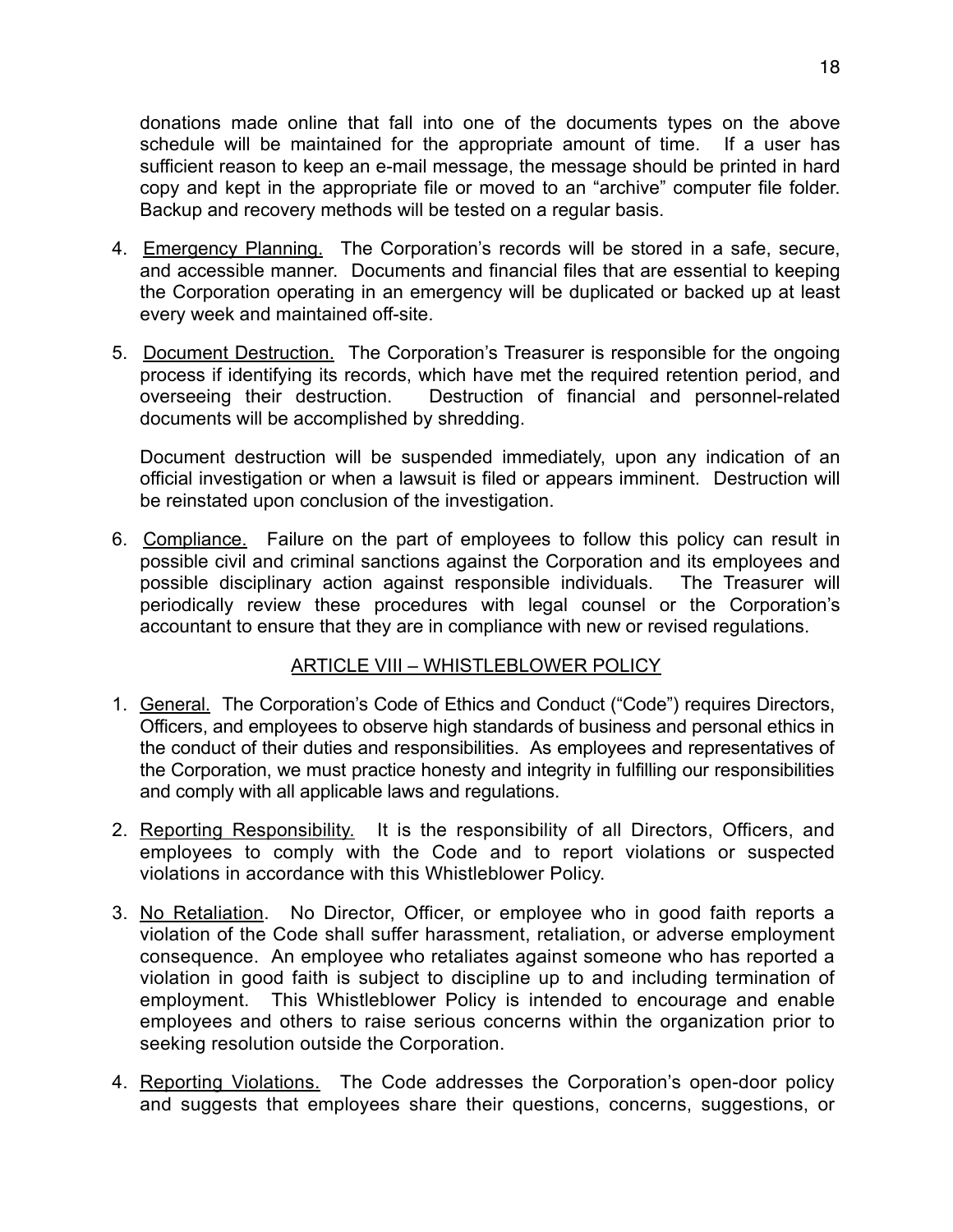complaints with someone who can address them properly. In most cases the Executive Committee is in the best position to address an area of concern. However, if you are not comfortable speaking with your supervisor or you are not satisfied with the Executive Committee's response, you are encouraged to speak with any member of the Board who you are comfortable approaching. Directors are required to report suspected violations of the Code of Conduct to the Corporation's Executive Committee, who has specific and exclusive responsibility to investigate all reported violations. For suspected fraud, or when you are not satisfied or uncomfortable with following the Corporation's open-door policy, individuals should contact the Corporation's Executive Committee directly.

- 5. Compliance. The Corporation is responsible for investigating and resolving all reported complaints and allegations concerning violations of the Code and, at its discretion, shall advise the Board of Directors.
- 6. Accounting and Auditing Matters. The Executive Committee of the Board shall address all reported concerns or complaints regarding corporate accounting practices, internal controls, or auditing.
- 7. Acting in Good Faith. Anyone filing a complaint concerning a violation or suspected violation of the Code must be acting in good faith and have reasonable grounds for believing the information disclosed indicates a violation of the Code. Any allegations that prove not to be substantiated and which prove to have been made maliciously or knowingly to be false will be viewed as a serious disciplinary offense.
- 8. Confidentiality. Violations or suspected violations may be submitted on a confidential basis by the complainant or may be submitted anonymously. Reports of violations or suspected violations will be kept confidential to the extent possible, consistent with the need to conduct an adequate investigation.
- 9. Handling of Reported Violations. The Executive Committee will notify the send and acknowledgement receipt of the reported violation or suspected violation within 30 business days. All reports will be promptly investigated and appropriate corrective action will be taken if warranted by the investigation.

# ARTICLE IX – CONFLICTS OF INTEREST

- 1. Conflicting Interest Transaction Defined. Colorado law defines a Conflicting Interest Transaction to include (i) contracts, (ii) transactions or (iii) other financial relationships between a nonprofit corporation and a director or related party. A related party is defined as a spouse, a descendent, an ancestor, a sibling, the spouse or descendent of a sibling, and estate or trust, in which the director or a party related to a director has a beneficial interest, or an entity in which a party related to a director is a director, officer, or has a financial interest.
- 2. Conflicting Interest Transaction Acknowledgement. At the Annual Meeting of the Board of Directors, or within ninety (90) days thereafter, each Director shall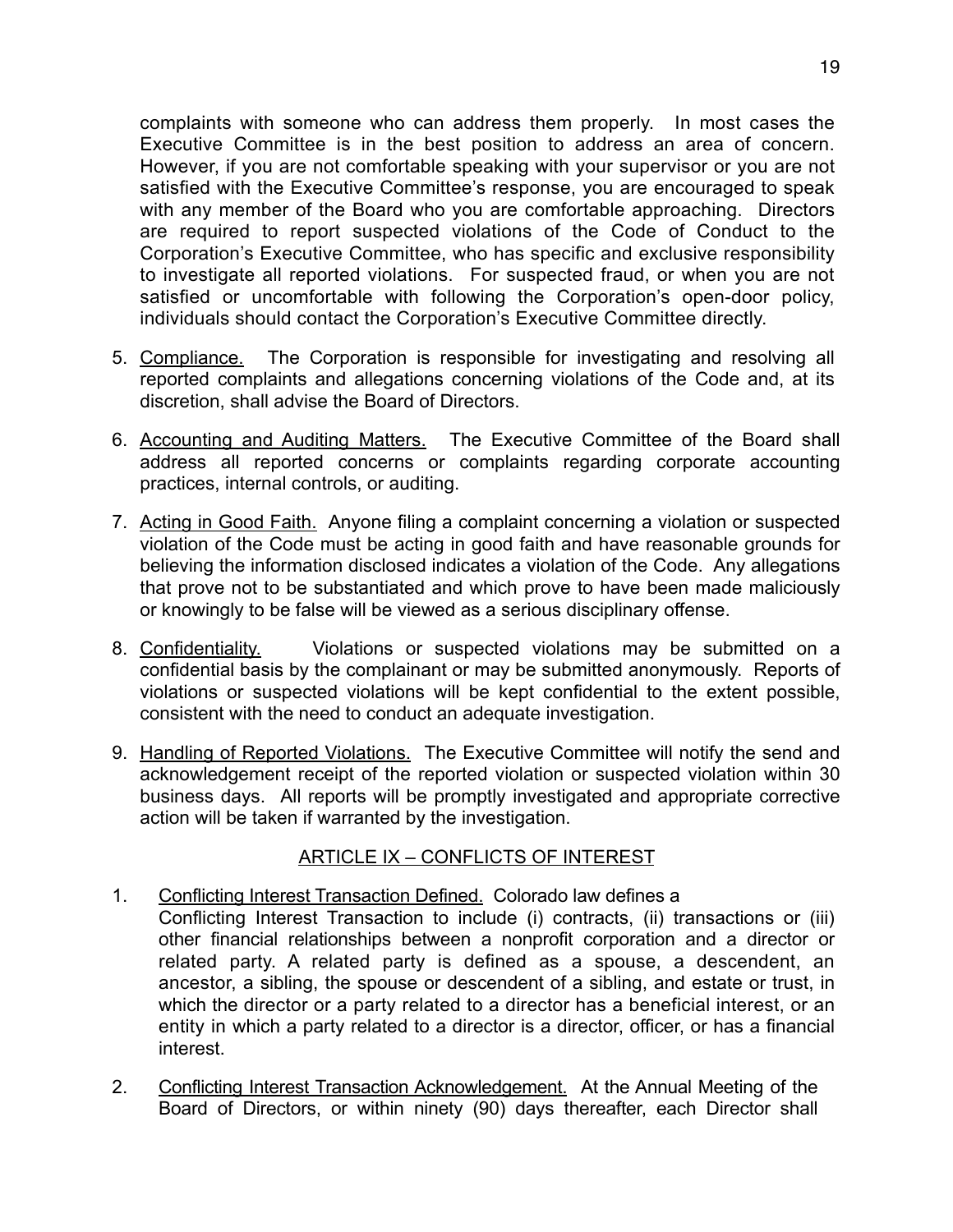execute such Conflicting Interest Transaction Acknowledgement which has previously been adopted by the Board of Directors.

3. Directors' obligation to Disclose. If a Conflicting Interest Transaction should arise involving said Director, said Director will inform the Board of Directors that a Conflicting Interest Transaction has arisen and the material facts regarding the director's interest, relationship and the Conflicting Interest **Transaction** 

### ARTICLE X — CONTRACTS, CHECKS, DEPOSITS AND FUNDS

- 1. Contracts. The Board of Directors may authorize any Officer or Officers, agent or agents of the Corporation, in addition to the Officers so authorized by these Bylaws, to enter into any contract or execute and deliver any instrument in the name of and on behalf of the Corporation, and such authority may be general or confined to specific instances.
- 2. Checks. All checks, drafts or orders for the payment of money, notes or other evidences of indebtedness issued in the name of the Corporation, shall be signed by such Officer or Officers, agent or agents of the Corporation and in such manner as shall from time to time be determined by resolution of the Board of Directors. In the absence of such determination by the Board of Directors, such instruments shall be signed by the Treasurer or an Assistant Treasurer and countersigned by the President or a Vice President of the Corporation.
- 3. Deposits. All funds of the Corporation shall be deposited from time to time to the credit of the Corporation in such banks, trust companies or other depositories as the Board of Directors may select.
- 4. Gifts. The Board of Directors may accept on behalf of the Corporation any contribution, gift, bequest or devise for the general purposes or for any special purpose of the Corporation.
- 5. No Stocks / Dividends. The Corporation shall not have nor issue shares of stock. No dividend shall be paid and no part of the net earnings of the Corporation shall inure to the benefit of, or be distributed to, its Directors, Officers, Members, or other private persons.
- 6. Loans. No loans shall be made by the Corporation to its Directors or Officers.

# ARTICLE XI — BOOKS AND RECORDS

1. Books and Records. The Corporation shall keep correct and complete books and records of account and shall also keep minutes of the proceedings of the Board of Directors and committees having any of the authority of the Board of **Directors**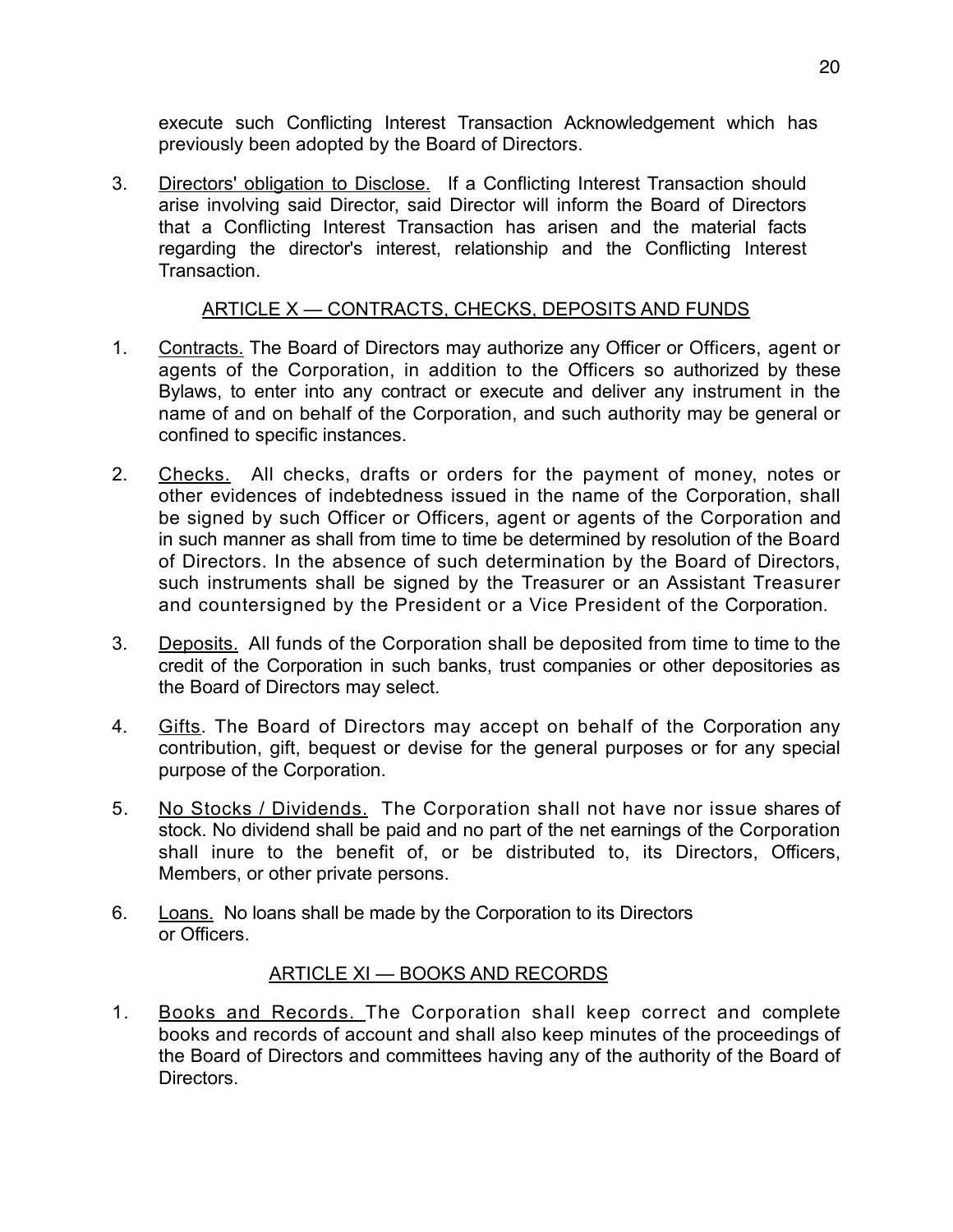#### ARTICLE XII — FISCAL YEAR

1. Fiscal Year. The fiscal year of the Corporation shall be a calendar year.

# ARTICLE XIII — DUES

- 1. Annual Dues. The Board of Directors may determine from time to time the amount of initiation fee, if any, and annual dues payable to the Corporation by Members.
- 2. Payment of Dues. Dues shall be payable as a condition of membership in the Corporation. Dues for new Members shall be payable at the time the application for membership is submitted. Dues for existing Members shall be payable on the anniversary of the date the existing Member became a Member.

# ARTICLE XIV — SEAL

1. Seal. The board of Directors shall provide a corporate seal, which shall be in the form of a circle and shall have inscribed thereon the name of the Corporation and the words "Corporate Seal Beaver Creek Property Owners' Association, Inc."

### ARTICLE XV — AMENDMENT TO BYLAWS

 1. Amendment to Bylaws. These Bylaws may be altered, amended or repealed and new Bylaws may be adopted by a majority of the Directors present at any regular meeting or at any special meeting, if at least three days written notice is given of the intention to alter, amend or repeal or to adopt new Bylaws at such meeting; provided, however, that these Bylaws shall not be altered, amended or repealed and new Bylaws adopted if to do so would impair the Corporation's tax-exempt status or would permit money to be used for nonexempt purposes.

# ARTICLE XVI – EMERGENCY BYLAWS

- 1. Duration of Emergency Bylaws. The Emergency Bylaws provided in this Article XIII shall be operative during any emergency in the conduct of the business of the Corporation resulting from an attack on the United States or any nuclear or atomic disaster, notwithstanding any different provision in the preceding articles of the Bylaws or in the Articles of Incorporation of the Corporation or in the Colorado Nonprofit Corporation Code. To the extent not inconsistent with the provisions of this Article, the Bylaws provided in the preceding articles shall remain in effect during such emergency and upon its termination the Emergency Bylaws shall cease to be operative.
- 2. Emergency Bylaws. During any such emergency:

(a) A meeting of the Board of Directors may be called by any Officer or Director of the Corporation. Notice of the time and place of the meeting shall be given by the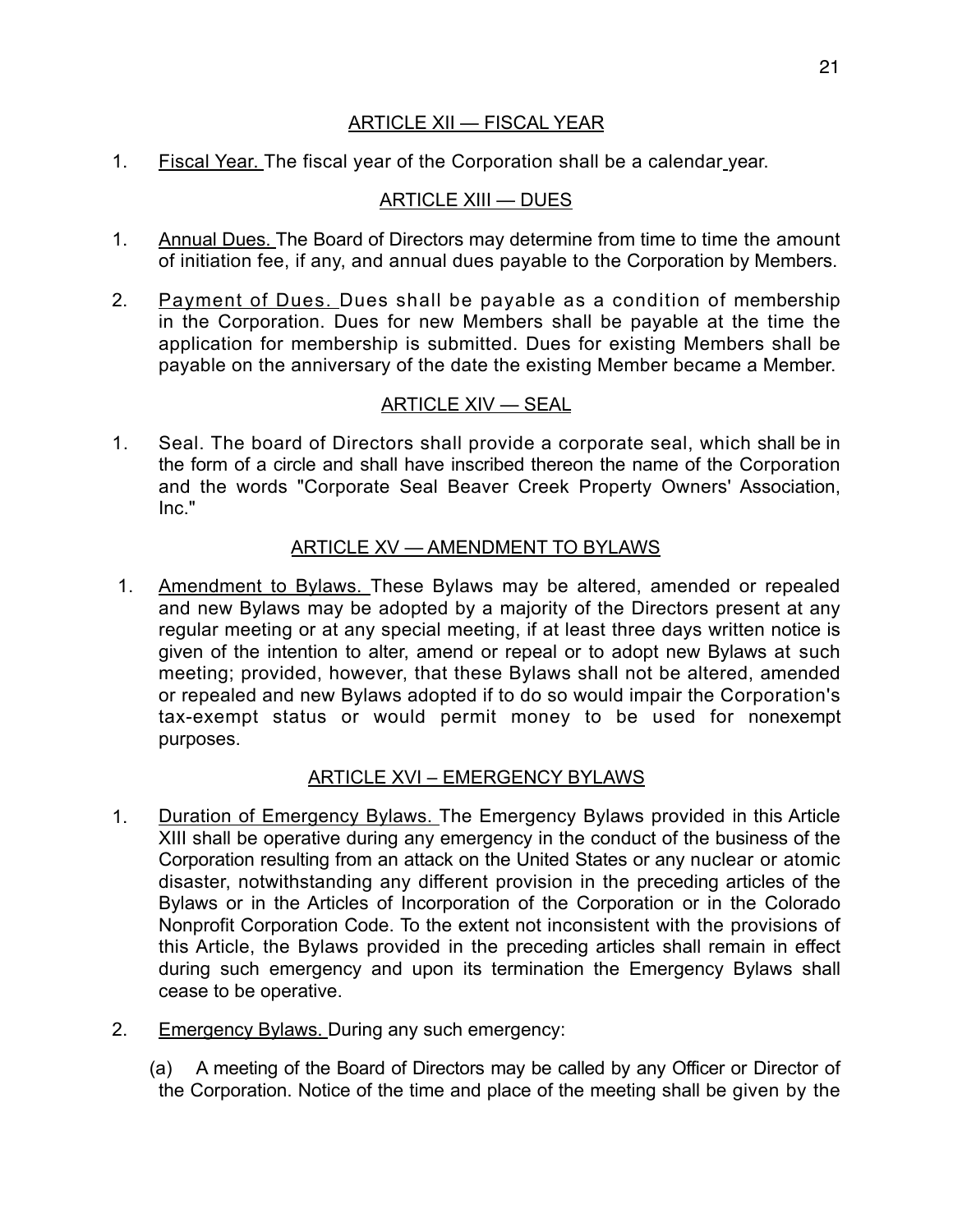person calling the meeting to such of the Directors as it may be feasible to reach by any available means of communication. Such notice shall be given at such time in advance of the meeting as circumstances permit in the judgment of the person calling the meeting.

(b) At any such meeting of the Board of Directors, a quorum shall consist of the number of Directors in attendance at such meeting.

- (c) The Board of Directors, either before or during any such emergency, may, effective for the duration of the emergency, change the principal office or designate several alternative principal offices or regional offices, or authorize the Officers so to do.
- (d) The Board of Directors, either before or during any such emergency, may provide, and from time to time modify, lines of succession in the event that during such an emergency any or all Officers or agents of the Corporation shall for any reason be rendered incapable of discharging their duties.

(e) To the extent required to constitute a quorum at any meeting of the Board of Directors during any such emergency, the Officers of the Corporation who are present shall be deemed, in order of rank and within the same rank in order of seniority, Directors for that meeting.

(f) No Officer, Director or employee acting in accordance with these Emergency Bylaws shall be liable except for willful misconduct. No Officer, Director, or employee shall be liable for any action taken by him/her in good faith in any emergency in furtherance of the ordinary affairs of the Corporation even though not authorized by the bylaws in effect.

(g) These Emergency Bylaws shall be subject to repeal or change by further action of the Board of Directors, but no such repeal or change shall modify the provisions of the preceding paragraph with regard to action taken prior to the time of such repeal or change. Any amendment of these Emergency Bylaws may make any further or different provision that may be practical and necessary for the circumstances of the emergency.

# ARTICLE XVII — INDEMNIFICATION

- 1. Definitions. For purposes of this Article XIV, the following terms shall have the meanings set forth below:
	- (a) Proceeding. Any threatened, pending or completed action, suit or proceedings, whether civil, criminal, administrative or investigative and whether formal or informal;
	- (b) Indemnified Party. Any person who is or was a party or is threatened to be made a party to any proceeding by reason of the fact that he